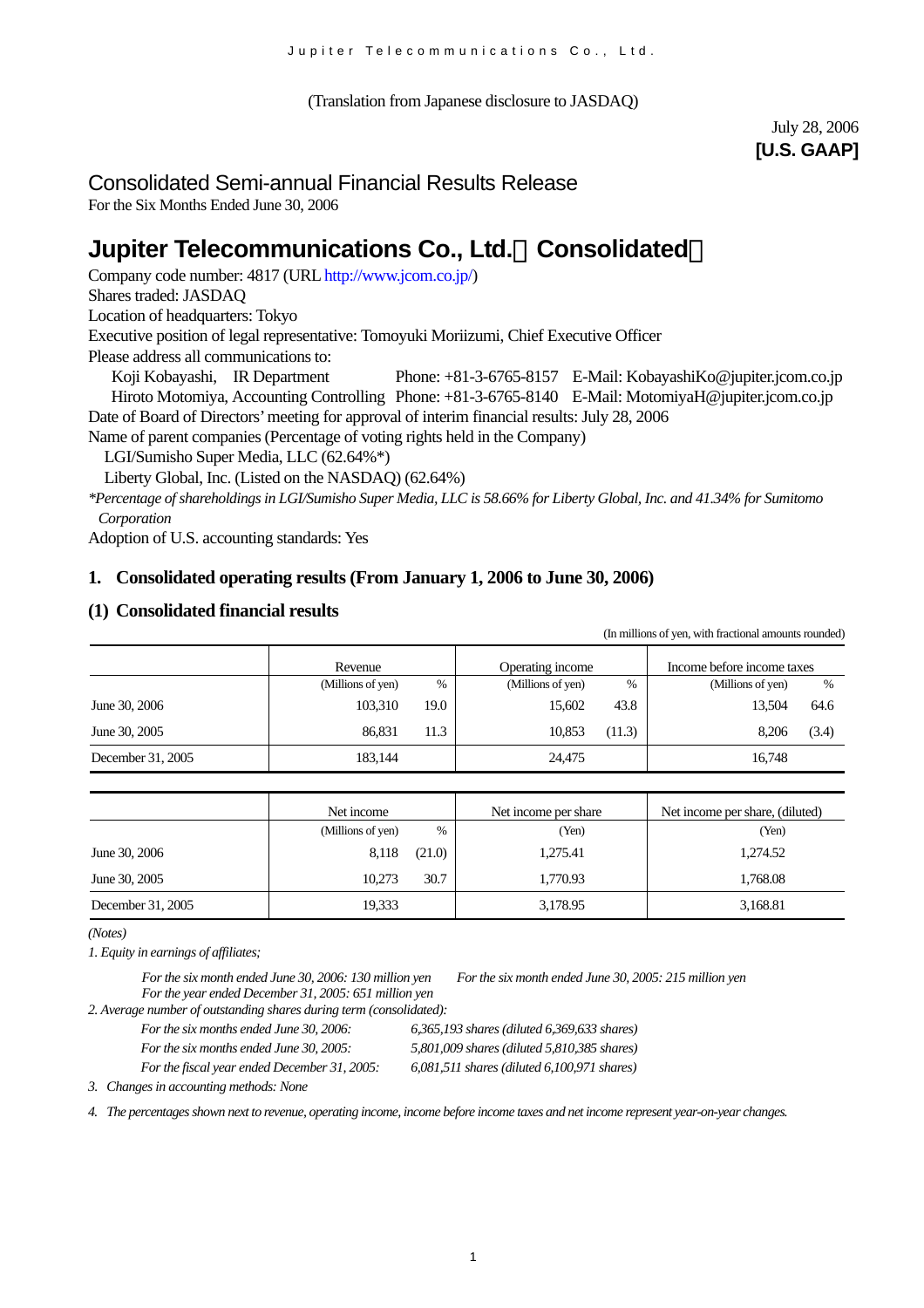#### **(2) Consolidated financial position**

|                   |                   |                      | Equity capital ratio to total | Shareholders' equity |
|-------------------|-------------------|----------------------|-------------------------------|----------------------|
|                   | Total assets      | Shareholders' equity | assets                        | per share            |
|                   | (Millions of yen) | (Millions of yen)    | $\%$                          | (Yen)                |
| June 30, 2006     | 523,835           | 260,386              | 49.7                          | 40,905.04            |
| June 30, 2005     | 493,039           | 240,960              | 48.9                          | 37,925.43            |
| December 31, 2005 | 516,457           | 251,445              | 48.7                          | 39,511.48            |

*(Notes)* 

*1. As for comparing figures of balance sheet items, we always compare that of first quarter end with that of last fiscal year end. 2. Number of outstanding shares at end of term (consolidated):*

| As of June 30, 2006:     | 6.365.629 shares | As of June 30, 2005 | 6.353.534 shares |
|--------------------------|------------------|---------------------|------------------|
| As of December 31, 2005: | 6.363.840 shares |                     |                  |

#### **(3) Consolidated cash flow statement**

|                   | Cash flows from operating | Cash flows from investing | Cash flows from financing | Balance of cash & cash |  |
|-------------------|---------------------------|---------------------------|---------------------------|------------------------|--|
|                   | activities                | activities                | activities                | equivalents            |  |
|                   | (Millions of yen)         | (Millions of yen)         | (Millions of yen)         | (Millions of yen)      |  |
| June 30, 2006     | 37,735                    | (25,364)                  | (12,301)                  | 35,353                 |  |
| June 30, 2005     | 27,323                    | (19,914)                  | 32.747                    | 50,576                 |  |
| December 31, 2005 | 60,763                    | (57,230)                  | 21,330                    | 35,283                 |  |

### **(4) Scope of consolidation and in application of the equity method**

Consolidated subsidiaries: 21

Affiliated companies accounted for under equity method: 6

### **(5) Changes in scope of consolidation and in application of the equity method**

| Consolidation (New) : $3$ | elimination : $2$ |
|---------------------------|-------------------|
| Equity method (New): 0    | elimination : $1$ |

#### **2.Consolidated forecasts for December 2006 term (from January 1, 2006 to December 31, 2006)**

|        | Revenue           | Operating Income  | Income before income<br>taxes | Net Income        |
|--------|-------------------|-------------------|-------------------------------|-------------------|
| Annual | (Millions of yen) | (Millions of yen) | (Millions of yen)             | (Millions of yen) |
|        | 220,000           | 31,500            | 27,000                        | 18,500            |

(N.b.) Estimated net income per share (annual) : 2,907.05 yen

(Cautionary note regarding future-related information)

The forecasts contained in this report have been prepared on the basis of information that is currently available. Because such estimates are inherently very uncertain, actual results may differ from the forecasts. The Company does not guarantee that it will achieve these estimated results and advises readers to refrain from depending solely on these forecasts. Readers should also note that the Company is under no obligation to revise this information on a regular basis.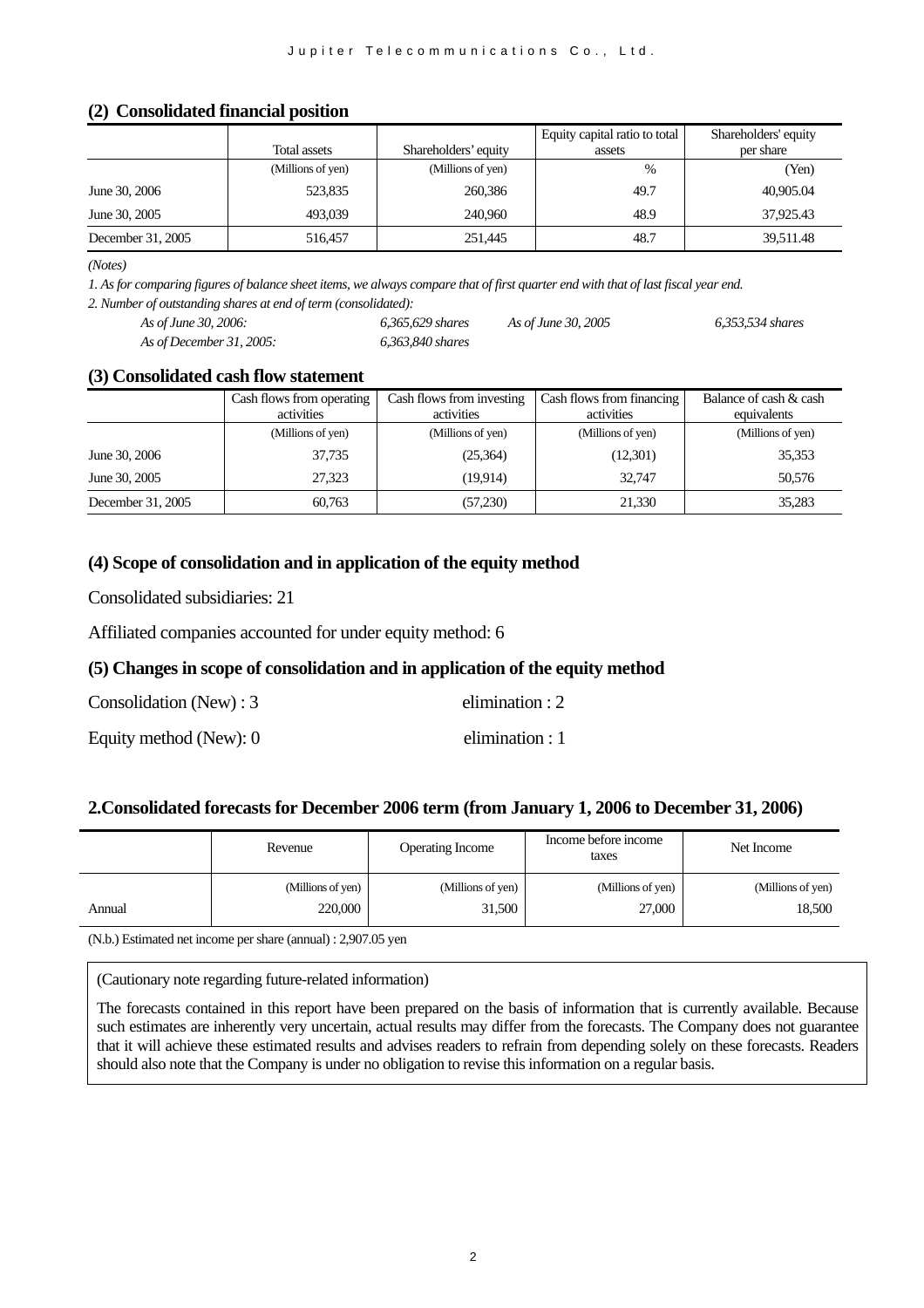# **1**.**Status of the Jupiter Telecommunications Co., Ltd.(J:COM) Group**



Bundled services provided by non-managed franchises are different from ours. Telephony services are not provided at some managed franchises.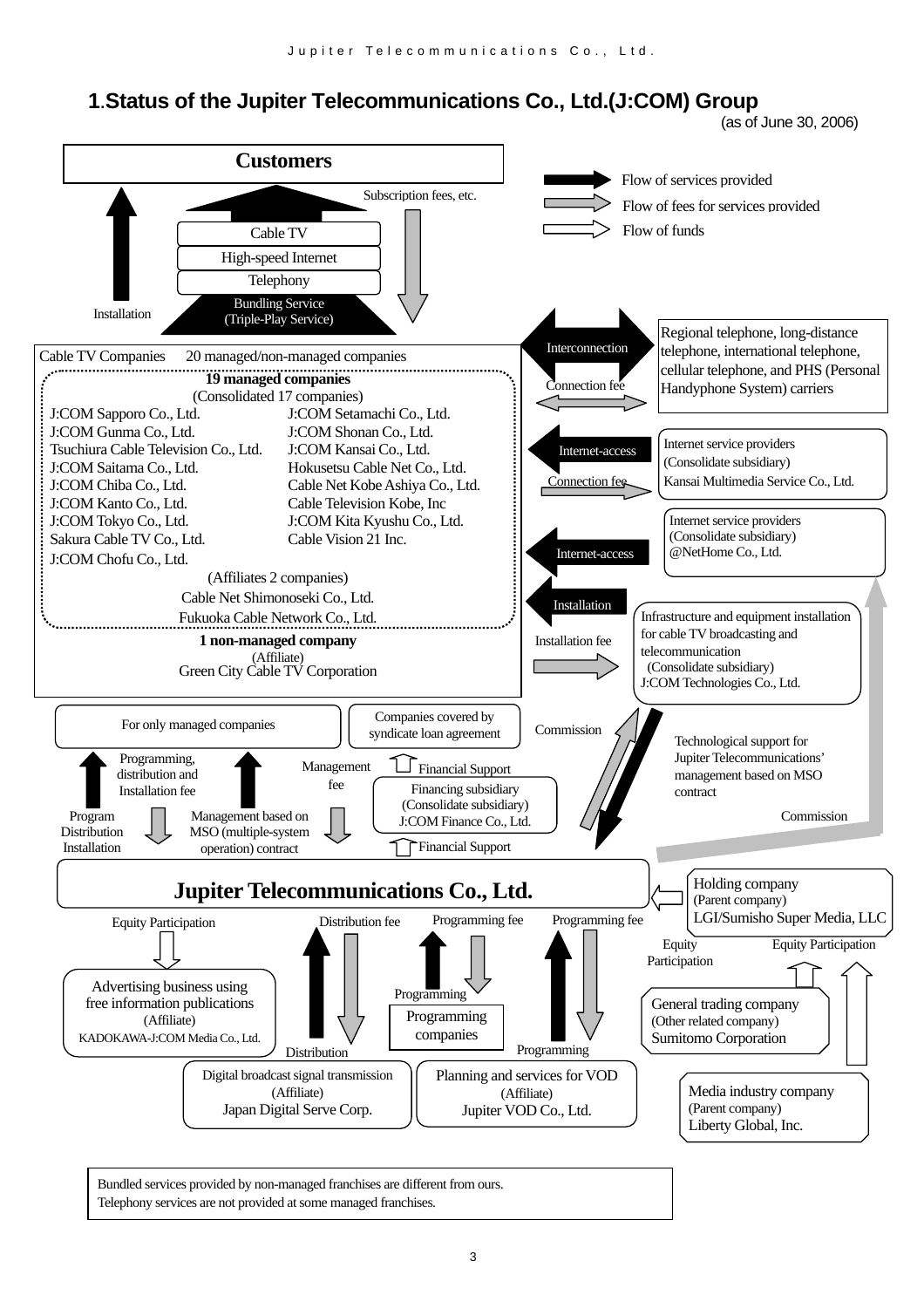# 2. Management Policy

### **(1) Fundamental management policy**

The basic management philosophy of the Jupiter Telecommunications Co., Ltd. (J:COM) Group's (the J:COM Group—consists of the Company, consolidated subsidiaries and managed equity method affiliates) defines the Company's mission as enhancing the sense of affluence felt by customers in their daily lives by meeting their needs through state-of-the-art visual, audio and Internet services based on high-quality technologies.

In order to realize its management philosophy, the J:COM Group provides three services as a comprehensive one-stop provider: (1) cable television (J:COM TV), (2) high-speed Internet access (J:COM NET), and (3) telephony services (J:COM PHONE). These services are provided through the Group's managed system operators (listed in the "1. Status of the Jupiter Telecommunications Co., Ltd.(J:COM) Group" chart), which utilizes the J:COM broadband (high speed, large capacity) network. In addition to these services, the J:COM Group launched a new mobile telecommunications service (J:COM MOBILE) in March 2006 with its partner WILLCOM, Inc. The move marks the evolution of the J:COM Group from a triple provider (cable television, Internet, telephone) to a "grand slam" provider with four services.

Through such services, the J:COM Group endeavors each day to build close relationships with customers and local communities. The aim of its efforts is to become the kind of company able to return the benefits of its achievements to its local communities and shareholders.

As a leader in the broadcast telecommunications industry in Japan, J:COM will seek to gain the satisfaction and trust of all stakeholders, including customers, local communities and shareholders. To achieve sustained growth, the Company will expand the range of its services and content hereafter by utilizing the technologies and know-how that it has accumulated, and will carefully explore all opportunities in new areas of business.

### **(2) Fundamental policy regarding the distribution of profits**

The Company will continue to consider an appropriate distribution of profits over the long run, while maintaining and strengthening its financial standing to enable business development that would maximize its corporate value for future growth.

#### **(3) Philosophy and fundamental policy regarding reductions in the size of the investment unit**

The Company believes that expanding its base of shareholders and increasing the marketability of its shares are important issues from the standpoint of capital policy. Contingent upon its share price and liquidity moving forward, the Company will consider reducing minimum trading lots for shares.

#### **(4) Target management indices**

The target of the J:COM Group's services is the individual subscriber. Hence, the ability of the J:COM Group to bundle services as a one-stop provider and at reasonable prices is its most powerful advantage. J:COM believes that the important benchmarks for measuring the effectiveness of management are revenue, subscriber numbers, number of services per subscribing household (bundling ratio), average monthly revenue per customer (Average Revenue Per Unit, or ARPU), and churn rate.

In terms of profitability, the Company believes that operating cash flow (OCF) and OCF margins are the important indices for measuring its economy of scale against fixed costs including selling, general and administrative expenses.

#### **(5) Medium- and long-term management strategies**

The J:COM Group has identified "Volume plus Value" as the core of its management strategy, and will continue to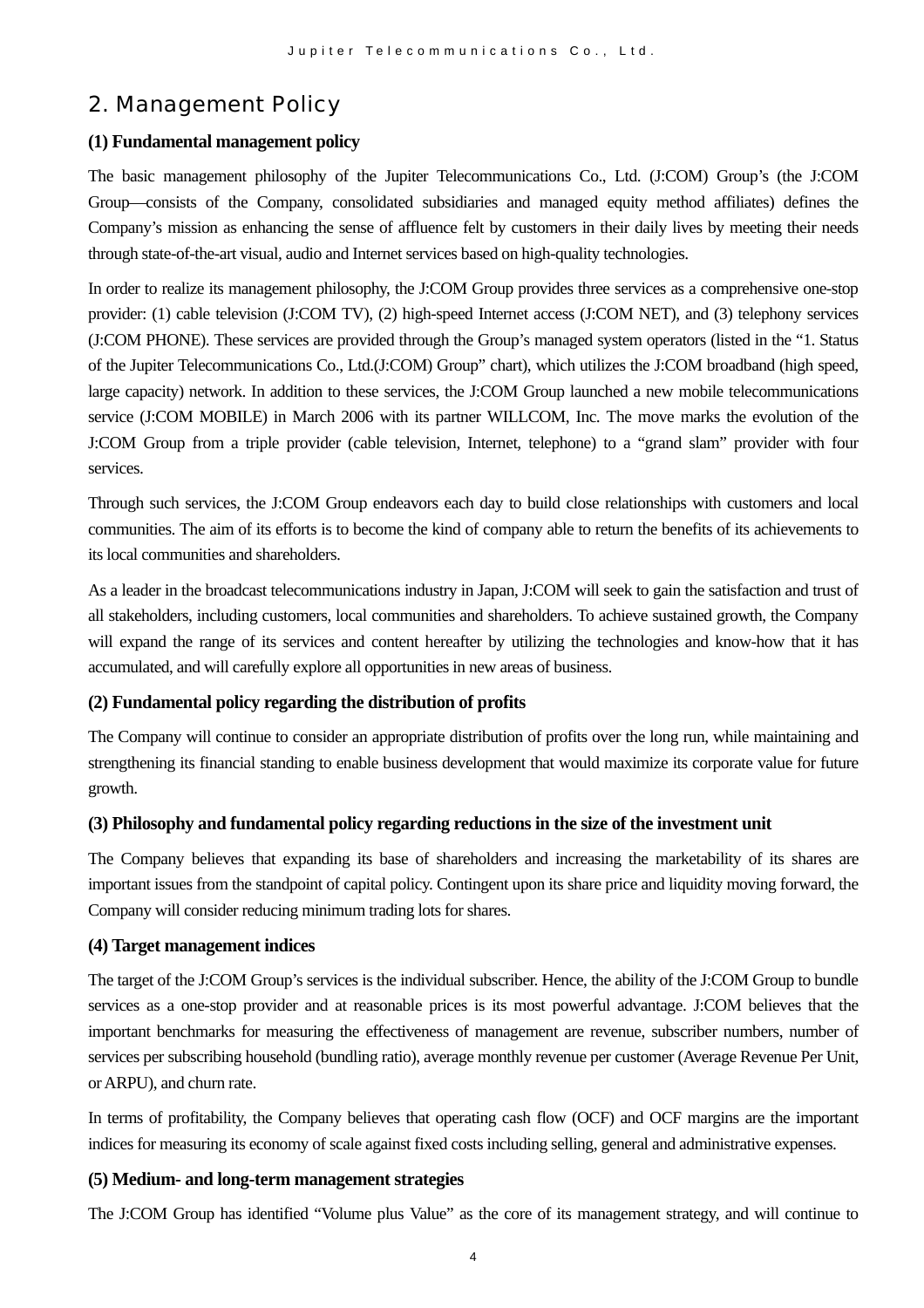increase the number of subscribing households (expanding volume) and improve ARPU (increasing value).

In terms of volume strategy, the J:COM Group is endeavoring to increase subscriber numbers in existing markets by taking the following actions: strengthening its sales and marketing capabilities, promoting business with a strong local presence, actively marketing to households that currently receive retransmission services, expanding the customer base by exploiting the increasing visibility of the digital service and the shift from analog to digital terrestrial broadcasting, and tapping into new customer segments. In addition, the J:COM Group will promote other measures to expand existing market areas, including: extending its network, forming strategic alliances with other geographically proximate cable television operators and so forth, or acquiring them. In the rapidly changing broadcast communications industry, the ability to adapt immediately to new technologies and new services is vital; the J:COM Group will work in tandem with other companies in the cable television industry to enhance the competitive advantage of the industry as a whole and provide services to other cable television systems.

In terms of value strategy, the J:COM Group will endeavor to increase the number of services provided per subscribing household (bundling ratio) through bundled transactions in an effort to increase ARPU, while enhancing the added value of its existing services. The Company is also putting its weight behind the development of new services with the launch of a new mobile telecommunications service in March 2006, supplementing the three major services it has offered to date.

As a multiple-system operator (MSO), the Company is also striving to improve business efficiency throughout the J:COM Group including its managed system operators.

#### **(6) Issues requiring action**

The paramount issue facing the J:COM Group is sustaining consistent growth hereafter in the face of increasingly harsh competition with satellite operators and telecommunications carriers.

To sustain future growth, the J:COM Group will steadily execute the concrete strategies and measures described in the following paragraphs to increase subscriber numbers and ARPU under the "Volume plus Value" growth strategy.

#### *a. Strengthening sales and marketing capabilities*

The J:COM Group currently deploys approximately 1,800 sales representatives that cover the densely populated urban areas of the Kanto, Kansai and Kyushu regions, and also Sapporo. Sales representatives take a consultative sales approach by meeting customers face-to-face and listening to their needs. To enable sales representatives to present information on increasingly complex digital services in a detailed yet easy-to-understand manner, the J:COM Group focuses on two tasks: providing a higher level of training to sales representatives and increasing the percentage of sales representatives employed by managed system operators as full-benefit employees or as contract employees. Moreover, the J:COM Group is using customer centers—three in the Kanto region, and one each in the Kansai, Kyushu and Sapporo regions—to supplement direct sales activity. At these centers, personnel are equipped not only to respond to inquiries from customers but also to explain services over the phone and to schedule installations. The aim is to attract new subscribers and to sell additional services to existing customers. In February 2006, the J:COM Group opened two additional customer centers in the Sapporo and Fukuoka to handle outbound call activities. In addition to providing support for existing customers, the customer centers are positioned to suggest new services according to each customer's profile, while reintroducing customers to existing service options. The aims are to improve customer satisfaction and increase ARPU by selling additional services, and to lower churn rates.

#### *b. Promoting business based on strong local presence*

The principal characteristic—and principal strength—of cable television operators is their strong local flavor and their close ties to the communities they serve. Consequently, the J:COM Group has taken a two-pronged approach in each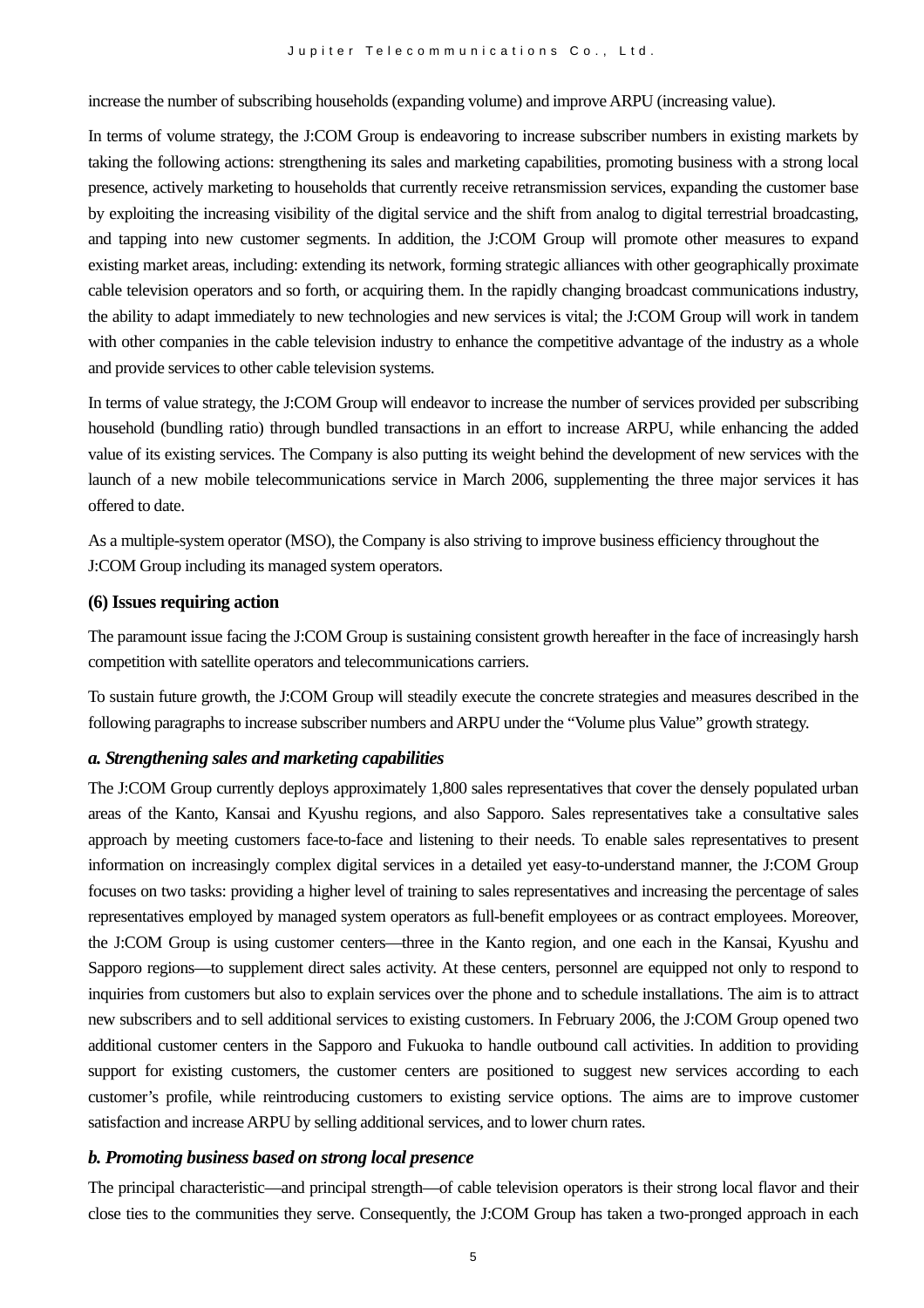market: leveraging its status as an MSO to concentrate functions that contribute to economies of scale; and, at the same time, assigning staff who are intimately familiar with the area to handle local operations at managed system operators, assuring that sales, marketing and customer service suit the conditions and environment of each locale. The managed system operators also produce and broadcast community channels that cover local governmental events and topics relating to the local community. Also, in conjunction with program suppliers, each of the managed system operators organizes various events that target mainly its local customers.

To promote a sales approach that is increasingly locally oriented, the J:COM Group is endeavoring to hire sales representatives locally and to increase the ratio of local hires who become full-benefit employees of its managed system operators. The J:COM Group is also endeavoring to provide more effective and in-depth training programs to sales personnel. In addition, the J:COM Group has established customer centers in each region that can respond efficiently to telephone calls and email inquiries from customers because they are manned by personnel familiar with the social and cultural peculiarities of each locale. The technical support centers deployed in each region also provide prompt responses to requests for new installations or troubleshooting. In May 2006, the J:COM Group launched an initiative that is designed to give seniors (50 years and over, primarily the baby boom generation) a chance to contribute to their communities through community activities, as well as to provide a lifestyle platform for older individuals as they transition into retirement

The Company also introduced the J:COM NET Heartful Pack, which is designed to promote the independence and social interaction of persons with disabilities, in response to the enactment of Japan's *Law for Independence of Disabled Persons* as of April 1, 2006. Under the plan, qualified subscribers receive J:COM NET Premier (30 Mbps) service for a basic monthly rate of 2,750 yen before taxes, which is half the usual rate. The plan has been launched by the J:COM subsidiary, Cable Vision 21 Inc., and affiliate, Fukuoka Cable Network Co., Ltd. Beginning August, 2006, the plan will be available nationwide, excluding the Sakura Cable TV area. (Sakura Cable TV Co., Ltd. is scheduled to introduce the plan along with J:COM Net service in November 2006.)

The J:COM Group firmly believes that promoting business based on its strong local presence strengthens the Company's ties with its customers, local governments and communities, and enhances customer satisfaction.

#### *c. Actively marketing to households that receive retransmission services*

In addition to the J:COM's consolidated 2,081 thousand paying households (at the end of the interim period ended June 30, 2006; 2,217 thousand households on a total managed system operators basis), 3,239 thousand households (as of December 31, 2005; 3,547 thousand on a total managed system operators basis) in multiple dwelling units (MDUs) or in areas affected by signal interference are currently connected to the J:COM Group's network.

The J:COM Group provides these households with retransmission services at no cost to the customer for viewing terrestrial broadcasts on their television sets without using an antenna, in addition to providing local information through community channels. The community channels represent a potential medium for delivering promotional messages or advertisements on the J:COM Group's services. Consequently, the J:COM Group has an edge over its competitors in this segment of the market. Since these households are already connected to the Company's network, initial installation costs can be kept below what they would have otherwise been.

The J:COM Group utilizes these advantages by promoting bulk contracts called "J:COM IN THE ROOM" for MDUs to convert them into a stable revenue source. This represents a different approach from the conventional way of marketing targeted at individual customers, as the J:COM Group's sales staff proposes that the MDUs' owners or management associations subscribe to its services in bulk for all households living in the MDUs. The revenue has been increasing steadily, since we believe it fulfills the owners' needs to raise the MDUs' asset value and increase rent revenue by shortening vacancy periods.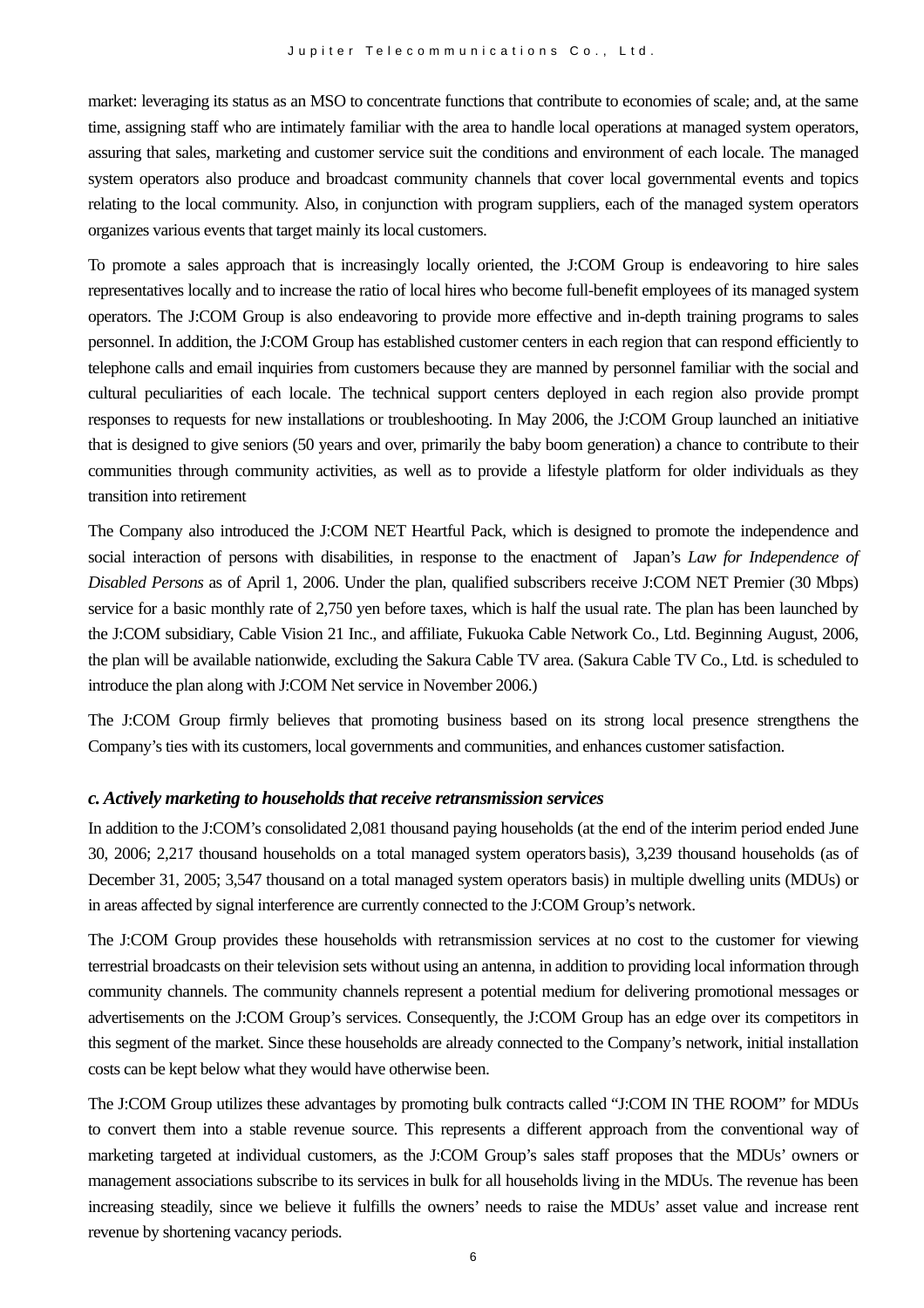A further impact that the J:COM Group can expect from bulk contracts with MDU owners includes prevention of competitors' entering into the market and reduction of the churn rate at MDUs that were subject to frequent churn. The Company will continue to push forward with the marketing of bulk contracts for MDU owners.

# *d. Expanding the customer base by exploiting the increasing visibility of the digital service and the shift from analog to digital terrestrial broadcasting*

The Ministry of Internal Affairs and Communications has mandated that all terrestrial television broadcasting be changed from analog to digital by July 2011. With the announcement of this policy, many terrestrial broadcasters have already begun digital broadcasting. Terrestrial digital broadcasts are expected to be available in all major cities nationwide by the end of 2006.

Ordinarily, those who wish to view terrestrial digital broadcasts must have a special antenna and a digitally adapted television or digital tuner. This is not true of subscribers to the J:COM Group's digital service, who can watch terrestrial digital broadcasts, including a great number of attractive high-definition programs, by using a digital set-top box. As the general public's awareness of terrestrial digital broadcasting increases, the attractiveness of the J:COM Group's digital service will grow in the eyes of potential customers. This is an opportunity that will be vigorously pursued, and the J:COM Group will make the most of this chance to increase subscribers to its digital service. In addition to terrestrial digital broadcasts, J:COM offers other digital services through its single set-top box, including BS (broadcast satellite) digital and cable digital<sup>1</sup> broadcasting—both of which include high-definition channels—electronic programming guides (EPG), and video on demand or VOD (J:COM On Demand) service.

#### *e. Tapping into new customer segments*

 $\overline{a}$ 

The J:COM Group continues to base its sales approach around door-to-door visits of individual households by sales representatives assigned to service areas. The face-to-face sales approach enables sales representatives to provide consultative advice as a way to gain subscribers, and is extremely effective in explaining today's increasingly complex digital services and equipment features in a way that customers can easily grasp. Face-to-face contact is also highly critical in building trust in the Company, by enabling customers to put a face to the J:COM Group.

The Company also anticipates tapping into new customer segments by expanding its door-to-door sales approach beyond the scope of individual households, while supplementing direct home-visit sales with new marketing approaches. As part of this initiative, the Company launched a serious push to sell bulk contracts to MDU owners starting in March 2005. (See Section C: *Actively marketing to households that currently receive retransmission service*.) The J:COM Group also launched a bundled service plan that combines telephony and high-speed Internet service starting from January 2006, targeting the roughly 200,000 small office/home office (SOHO) businesses within its service area. In March 2006, the J:COM Group entered into a partnership with AEON Co., Ltd., Japan's largest GMS (General Merchandising Store) chain, to work together on media collaboration, sales and service tie-ins and customer collaboration. Starting from the end of March 2006, select AEON stores have launched bundled sales of J:COM TV Digital services sold with low-priced, basic featured, large-screen TVs without built-in digital tuning. At the same time, the Company has launched J:COM in-store boutiques at select AEON stores to promote its services and gain

<span id="page-6-0"></span><sup>1</sup> As of December 2005, the J:COM Group has implemented changes to the provision of CS (communications satellite) digital broadcasts for all subscribers to the J:COM Group's digital service. The change means that broadcasts previously provided through satellite are now provided through the optical transmission network of equity affiliate, Japan Digital Serve Corp. (JDS), which operates a broad-area distribution network for cable television providers. Accordingly, the J:COM Group now uses the term "cable digital broadcasts" for the service previously referred to as "CS digital broadcasts."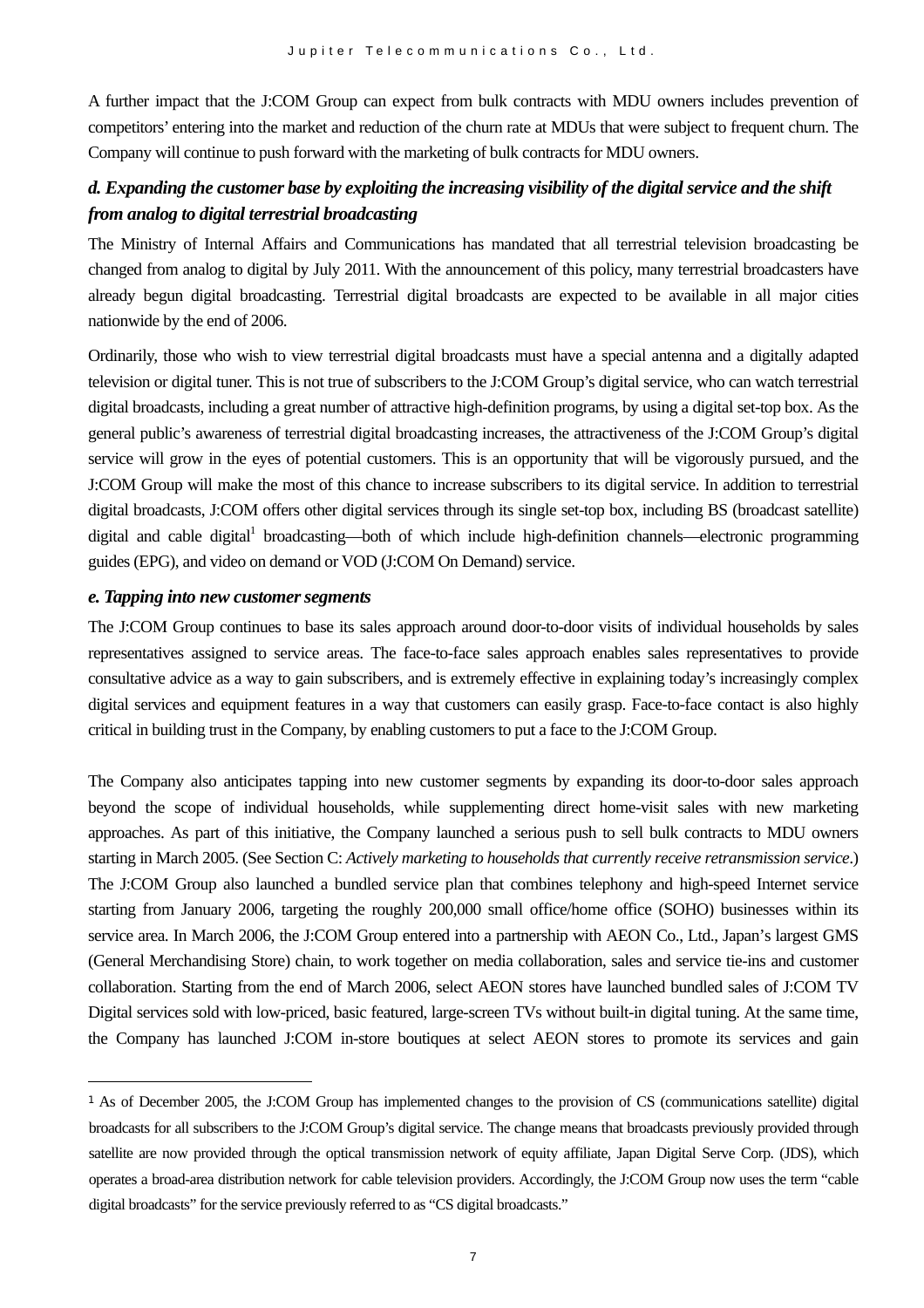subscribers.

Moving forward, the J:COM Group will implement initiatives to further increase the number of subscribing households and tap into new customer segments.

#### *f. Extending the J:COM network*

One of the growth strategies of the J:COM Group is to concentrate resources on extending its network in order to increase the number of serviceable households, or homes passed, in an effort to raise the number of households with potential customers. ("Homes passed" refers to the number of households that can be connected through lines that have been laid for cable television, high-speed Internet access and telephony.)

During the interim period ended June 30, 2006, the J:COM Group made an effort to increase the number of homes passed by extending the network. This initiative was focused on the following areas: Mihara-ku, Sakai City in Osaka; Onga-cho and Mizumaki-cho, Onga-gun in Fukuoka Prefecture; and Jouzaihigashi, Kisarazu City in Chiba Prefecture. In addition, there was a commensurate increase in serviceable households due to new housing construction in areas where cable had already been laid. Moreover, the number of the J:COM Group's consolidated homes passed expanded with the inclusion of service areas for cable television companies that were made into consolidated subsidiaries during the interim period ended June 30, 2006. Consequently, the number of homes passed on a consolidated basis rose to 7,504 thousand households at the end of the interim period ended June 30, 2006, up 207 thousand householdsfrom December 31, 2005.

The J:COM Group will continue to make the extension of its network an important part of its strategy hereafter, and will take vigorous steps to bring these plans to fruition.

# *g. Forming strategic alliances with other geographically proximate cable television operators and other businesses or acquiring them*

The J:COM Group's managed system operators are concentrated in the Kanto, Kansai and Kyushu regions and Sapporo. Organizing managed system operators by region enables the J:COM Group to reduce network construction costs and to introduce new services rapidly. This in turn allows the J:COM Group to provide service to a larger number of customers on the basis of a common operational infrastructure—an infrastructure comprising station operations, sales, technical support, and customer service. Given the characteristics of the industry—the large number of small companies involved, increasing competitive pressures from both inside and outside the industry and the larger investments demanded by the shift to digital broadcasting, etc.—the J:COM Group believes that smaller cable television operators will begin moving toward mergers or alliances with companies that have larger managerial resources.

Amid this industry environment, on January 10, 2006, the J:COM Group acquired 81.00% of shares outstanding in Rokko Island Cable Vision Co., Ltd., which operates in areas close to the Company's own service areas in the Kansai region. (Rokko Island Cable Vision was merged into another J:COM subsidiary, Cable Net Kobe Ashiya Co., Ltd., on May 18, 2006.) On April 6, 2006,the J:COM Group also acquired 80.83% of the common stock and all preferred stock in Sakura Cable TV Co., Ltd., which operates cable television services in Sumida Ward, Tokyo.

The J:COM Group will continue to pursue equity-based alliances with cable television operators that are operating in areas close to its own system operators. Alternatively, if the opportunity arises, it will pursue friendly acquisitions of such operators.

Equity-based alliances and acquisitions of companies other than cable television operators are also viewed as an important strategy for the J:COM Group. In the Kansai region, the Company increased its stake of outstanding shares issued by Kansai Multimedia Service Co., Ltd., which provides Internet access service for cable television operators, from 25.75% to 64.0% on January 6, 2006, making Kansai Multimedia Service, a consolidated subsidiary of the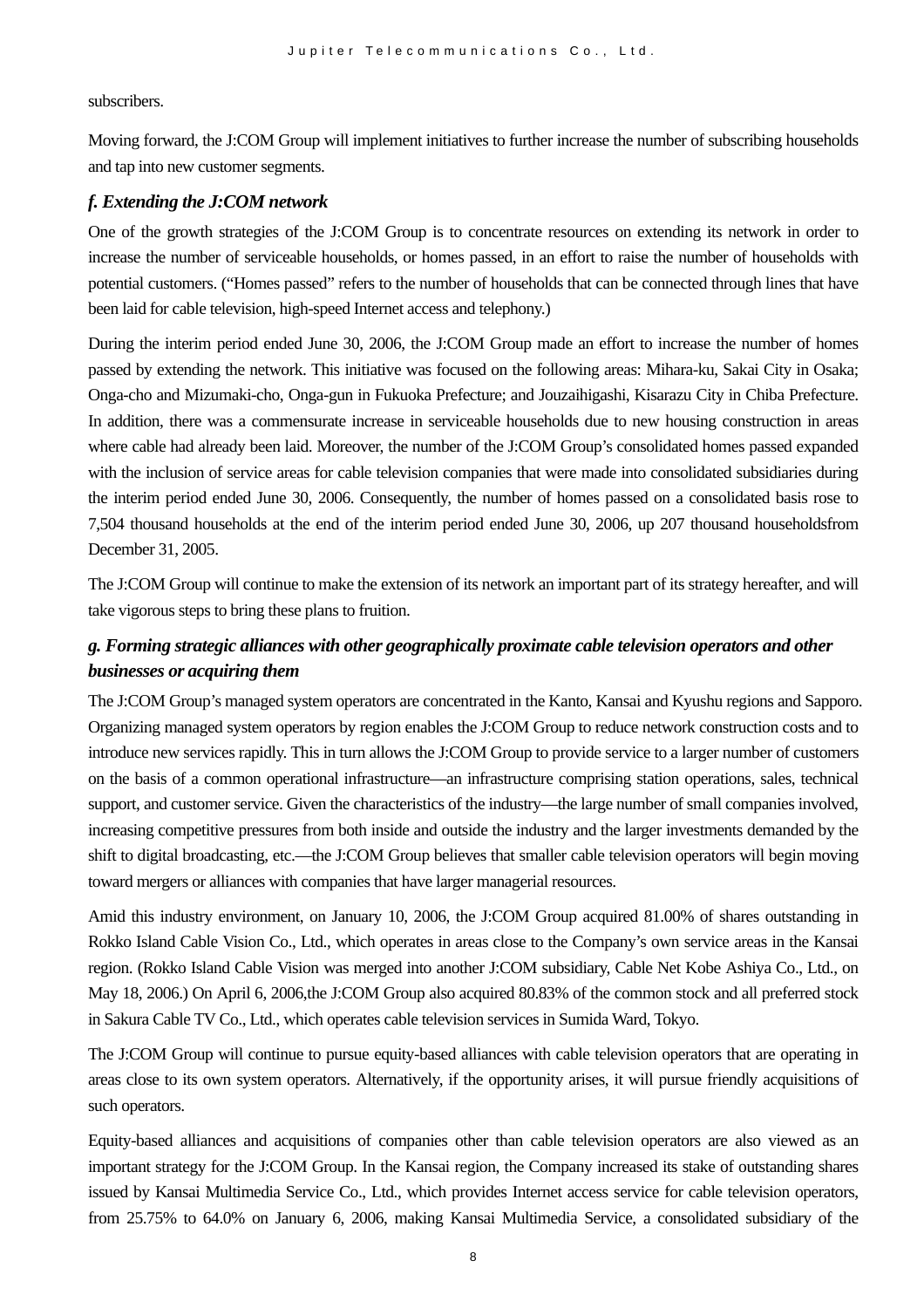company. Together with the subsidiary @NetHome Co., Ltd. (100% owned subsidiary), the Company has control of two major ISPs for cable system operators. Looking ahead, the Company will seek to increase its synergies for content development and existing businesses, in addition to further strengthening its foundation for business.

#### *h. Strengthening the competitiveness of the entire cable television industry*

The J:COM Group recognizes that the ability to adapt immediately to new technologies and services in a rapidly changing broadcast telecommunications industry is important. At the same time, it believes that, in order to resist competitive inroads from other companies, it is vital to collaborate with other cable television companies over broad geographical areas to increase the entire industry's presence. As part of this strategy, in July 2005, the J:COM Group purchased a 25.77% stake in Japan Digital Serve Corp. (JDS). JDS is an operator of a broad-area distribution network for cable television providers. All managed system operators of the J:COM Group have begun using the nationwide optical transmission network developed by JDS that links the Tokyo-Osaka-Fukuoka corridor. As a result of this development, the J:COM Group now provides its digital cable subscribers with cable digital high-definition programming (Discovery HD and FOXlife HD) that are only available via cable television operators, and not via satellite. Starting from August 1, 2006, the J:COM Group will replace its MoviePlus channel, which is currently delivered in Standard Definition format, with the launch of the high-definition upgrade MoviePlus HD channel. The move will bring the number of high-definition channels only available via cable television operators to three channels.

Looking ahead, the J:COM Group will strive to strengthen the competitiveness of the cable television industry by adding attractive content exclusive to cable television operators. This content will range from high-definition broadcasts to programs with local content.

The Company will simultaneously seek to strengthen the competitiveness of independent cable television operators in which it does not hold a stake by providing services to them. These services will include cable television digital distribution and primary IP telephony. In addition to strengthening the competitiveness of cable televisions operators, the move also benefits the J:COM Group by providing opportunities to increase revenue. In terms of the former, the Company has already begun providing digital broadcasting, pay-per-view (PPV) and other digital services to three operators affiliated with Mediatti Communications, Inc. The Company has also submitted proposals for some cable television companies to start providing video on demand services to other cable television operators.

#### *i. Increasing the number of services provided per household (bundling ratio)*

The Company believes that the J:COM Group's bundled service, in which the three services provided by the Group (J:COM TV, J:COM NET, and J:COM PHONE) are combined in a single package, is superior to similar services provided by other companies in terms of service content and quality, level of customer service, pricing structure, and other factors.

The bundling ratio, which indicates the number of services provided per household, improved to 1.75 on a consolidated basis at the end of the interim period ended June 30, 2006, up from 1.73 at the end of the previous fiscal year. (Considering only all managed system operators, the bundling ratio improved to 1.75, up from 1.72 at the same time last year.) The higher bundling ratio contributed to an increase in ARPU. Another factor in this regard is that, as the bundling ratio increases, the churn rate tends to decline. During the interim period under review, the monthly average churn rate of core cable television services declined to 1.2% from 1.3% in the same period of the previous fiscal year, demonstrating the contribution of bundled transactions to reduced churn rate. Consequently, the J:COM Group will continue to promote bundled transactions.

#### *j. Enhancing the added value of existing services*

To increase ARPU, the J:COM Group will aim to enhance added value for its three existing services through higher quality and performance.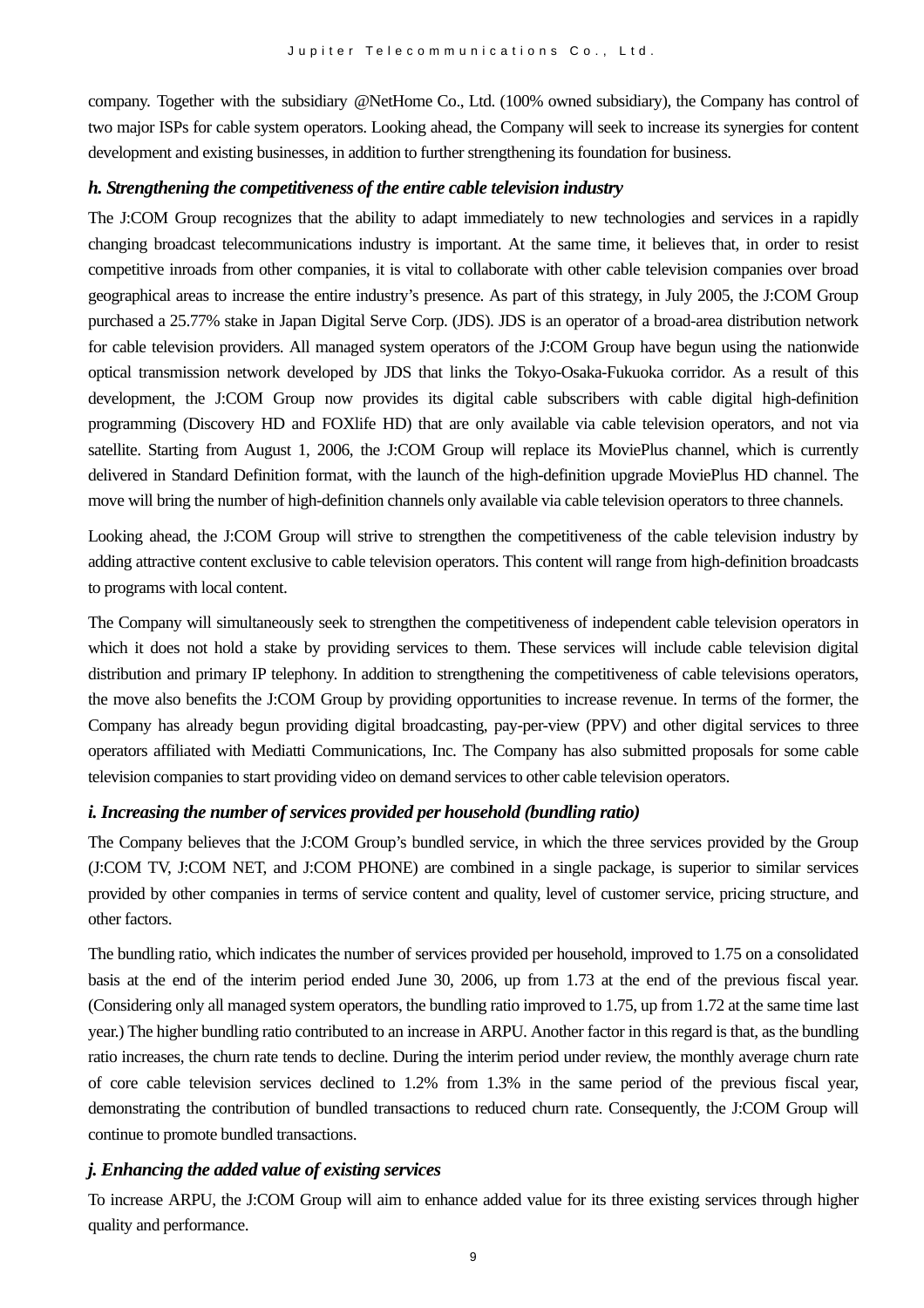The following section details the status of current services and the actions being taken to establish new services.

#### *Cable television (J:COM TV)*

The J:COM Group began full-fledged marketing of J:COM TV Digital service in April 2004. Subscriber households have grown steadily since the launch of the service, standing at 764 thousand households (44.0% of all cable television subscribing households) at the end of the interim period ended June 30, 2006 on a consolidated basis. The J:COM Group provides this digital service at a monthly rate of 4,980 yen (including rental costs for the set-top box but before taxes), which is 1,000 yen higher than the basic charge for its J:COM TV Analog. Hence, promoting the shift to digital services contributes to a higher average revenue per customer. In the J:COM TV Digital service, subscribers can enjoy a basic package that offers substantial value, including terrestrial digital and BS digital broadcasts, with their large offerings of high-definition programs, as well as cable digital broadcasting, which features carefully selected and highly attractive specialty channels. The Company also offers the J:COM On Demand service, which enables customers to watch the programming they want to, whenever they want to. J:COM On Demand is one example of an interactive digital service that takes maximum advantage of the Company's broadband network yet cannot be duplicated by satellite TV operators.

On April 15, 2006, the J:COM Group rolled out its digital video recording (DVR) service, which utilizes an HDR set-top box that enables recording of high-definition broadcasts to an internal hard drive. The service is available for an additional monthly rate of 800 yen before taxes, added to the monthly rate for J:COM TV Digital service. The HDR service enables up to 20 hours of hard drive recording with no loss of quality for high-definition programming available through terrestrial digital, BS digital and cable digital broadcasts. Other features include the ability to record another program while watching a different program or record two programs in competing time slots. The service also uses electronic programming guide (EPG) service to simplify timer recording and a "time shift<sup>[2](#page-9-0)</sup>" function to significantly improve convenience for users. The features and strong value of the HDR service have been well received by customers. From March 15, 2006 through the end of the interim period ended June 30, 2006, when the Company began accepting applications for HDR service, the J:COM Group received 32,000 applications with 28,000 installed. In May 2006, the J:COM Group also completed rolling out an interactive TV service that gives users the ability to obtain useful local lifestyle information including that provided by local governments for free on their cable television screens. The service is now available through all managed system operators.

In an effort to strengthen its competitiveness against rival services from companies such as satellite operators and telecommunications carriers, the Company will expand the range of products it offers through cable television service. The strategy will center around the three major digital services of high-definition, video on demand and DVR service.

### *High-speed Internet access (J:COM NET)*

#### **I. Pursuing a non-price competition strategy by improving depth of services**

Price competition for high-speed Internet access is possibly the fiercest of any industry. The J:COM Group has managed to steadily increase its customer base by offering 30 Mbps and 8 Mbps high-speed Internet access services at monthly basic rates of 5,500 yen before taxes and 4,980 yen before taxes, respectively, due to a strategy of improving customer satisfaction. For example, the Company offers an extensive range of basic services including generous content for broadband and basic features for e-mail virus scanning, firewall service, website filtering and spam mail filtering. Subscribers also receive up to five e-mail accounts, a generous allotment for personal Web space, and optional wireless LAN services, in addition to being offered discounts for bundling services.

The J:COM Group will continue striving to improve customer satisfaction and stabilize its revenue base.

#### **II. Promoting faster speeds**

The Company's efforts to offer faster access speeds have also been a factor in enabling the J:COM Group to continue

<span id="page-9-0"></span> $2$  A function that can simultaneously record "live" TV programs and reproduce/pause programs, just like a video player.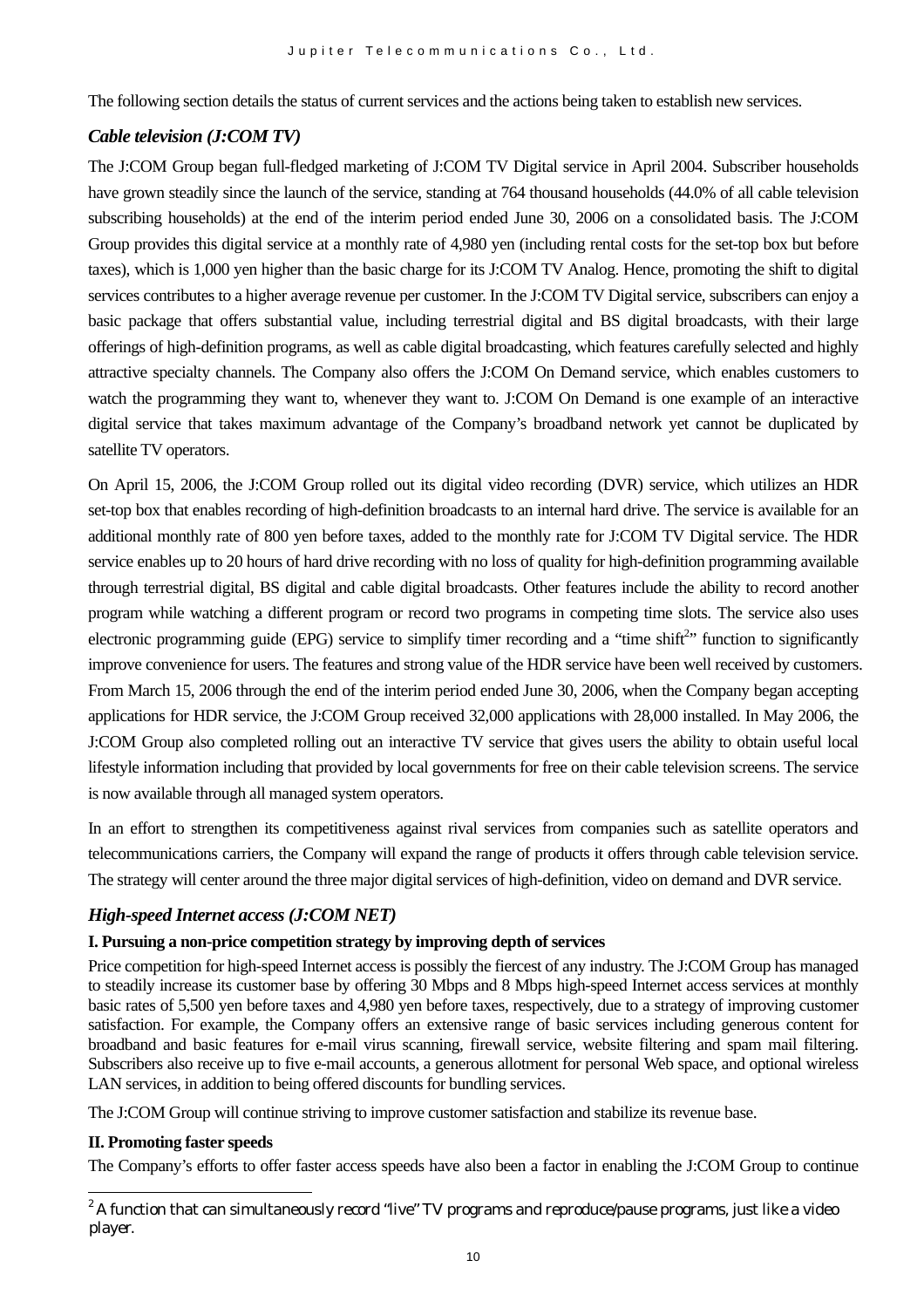expanding its customer base amid fierce competition. J:COM Net Premier, which delivers 30 Mbps download and 2 Mbps upload speeds on a "best effort" basis, has been well-received by customers. However, in response to the needs of customers who require even faster service, the Company has launched the J:COM NET Hikari service for MDUs, which offers speeds up to 100 Mbps. The service provides ultra high-speed Internet access service through the use of optical fiber cables laid to MDUs and utilizing coaxial wiring in buildings. The J:COM Group also plans to test state-of-the-art technologies that will enable it to boost service speeds further, utilizing its existing Hybrid Fiber Coaxial (HFC) network, without requiring significant additional investment.

The Company's HFC network is capable of providing effective service speeds nearly comparable to FTTH as well as ADSL networks.

#### *Telephony service (J:COM PHONE)*

#### **I. Delivering high quality, primary telephony service at affordable prices**

The J:COM Group offers the J:COM PHONE service as a primary fixed-line telephony service with comparable quality to the services of Nippon Telegraph and Telephone (NTT) East Corp. and NTT West Corp., but at a lower monthly rate and with lower call charges. The Company is striving to raise customer satisfaction by offering services such as number portability and volume discounts for high usage customers, in addition to discounted rates for calls between subscribers. Other services include affordable optional services and discounts for bundling services. The Company also offers an optional discount plan for calls to or from the J:COM MOBILE telecommunications service, which was launched in March 2006.

#### **II. Expanding telephone service areas and launching IP telephony service with primary quality**

As of July 2006, J:COM PHONE service is offered through 18 managed system operators with the exception of Sakura Cable TV Co.,Ltd.. Since 2005, managed system operators launching telephone services for the first time have deployed fixed-line telephony service based on IP technology, which delivers the same quality and features as telephone services based on switchboard technology. The list of managed system operators that offer IP telephony service is as follows: J:COM Sapporo Co., Ltd.; the Minami-Osaka system and part of the Sakai system of J:COM Kansai Co., Ltd.; Chofu Cable Inc.; J:COM Setamachi Co., Ltd., J:COM Gunma Co., Ltd. and Cable Television Kobe, Inc. The IP telephony service is a high quality, primary IP telephony service with number portability and the ability to place emergency calls (110, 118 and 119), making it distinct from the optional telephony services (050 prefix) offered by some ISPs.

During 2006, the J:COM Group will launch primary IP telephony service through Sakura Cable TV Co.,Ltd.. Once the move is complete, telephone services will be available through all managed systems operators of the J:COM Group. Moving forward, the Company also plans to roll out primary IP telephony services in other service areas.

#### *k. Development of new services*

Building on its customer base of over two million households and other business resources—its brand strength, marketing, sales and technical capabilities, customer service infrastructure and billing platforms, etc.—the J:COM Group will continue to develop new services. Specifically, the Company launched its mobile telecommunications service in March 2006 in partnership with WILLCOM, Inc. The entry into the mobile business is designed to improve customer satisfaction by strengthening the Company's overall ability to provide services. The move is also designed to lower churn rates even further and to improve ARPU. As mentioned above, since April 2006 the J:COM Group has been providing a digital video recording (DVR) service, which utilizes an HDR set-top box with a built-in hard drive. Further, the Company also acquired a 50% stake in KADOKAWA-J:COM Media Co., Ltd., in November 2005, making it an equity method affiliate, in order to strengthen regional marketing. In April 2006, the affiliate launched a free monthly coupon magazine, *Clippie*, targeting housewives in Saitama City. The magazine has been distributed to cable television subscribing households in the area along with J:COM TV program information. It sells ad space in *Clippie*  magazine to local companies and conducts regional information advertising via cable television programs and the Internet. The Group's plans for the affiliate include sequential development of regional information advertising activities at each managed system operator. In January 2006, the J:COM Group also launched telephone, high-speed Internet access and mobile telecommunications services aimed at the roughly 200,000 SOHO businesses within its service area. Other new services include the launch of an interactive TV service that gives users the ability to obtain useful lifestyle information on their cable televisions screens. Since May 2006, the service has been available in all service areas. (See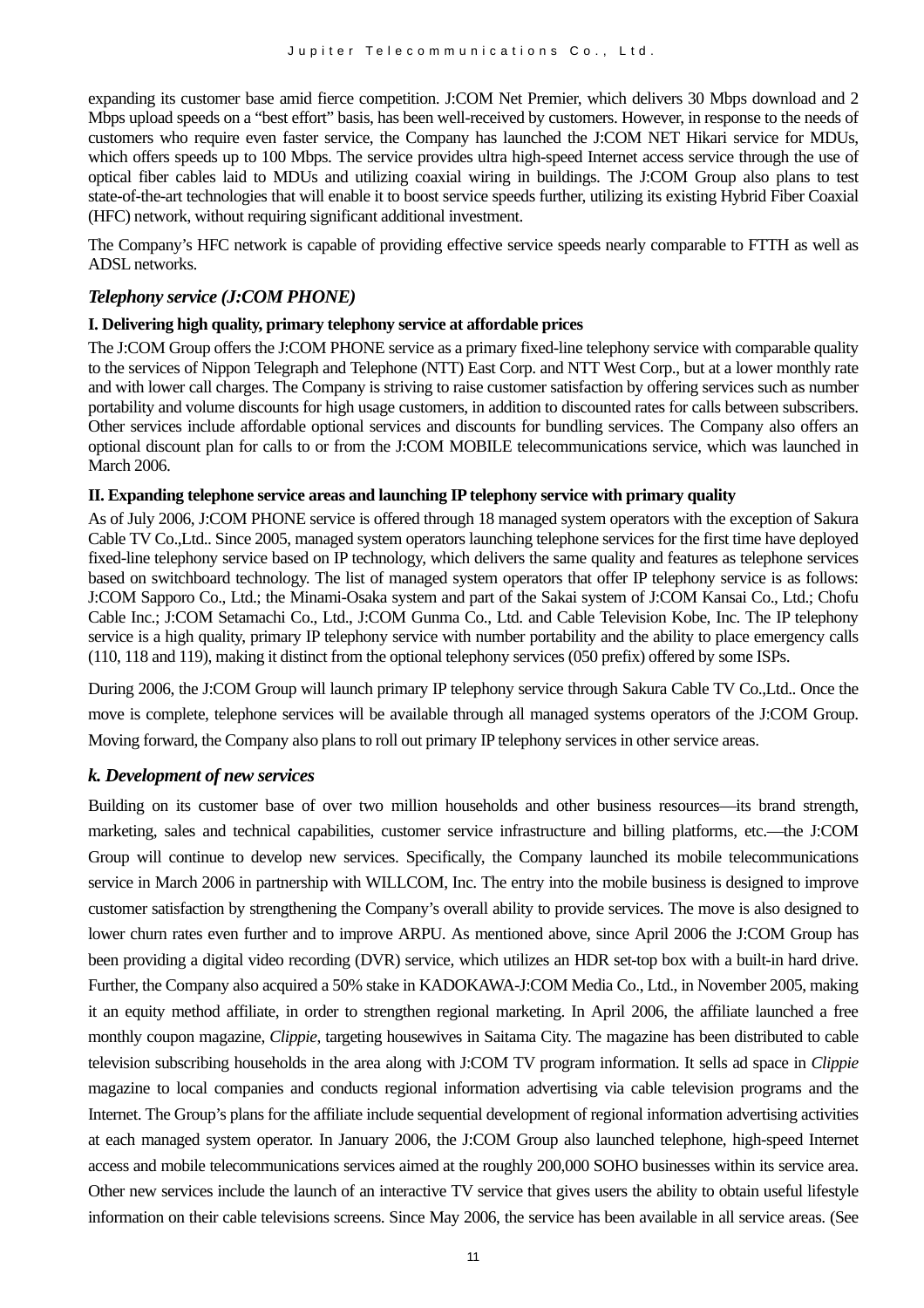#### Section J: *Enhancing the added value of existing services*.)

In addition, in August 2006 the J:COM Group will begin providing an innovative Digital Audience Rating Service for digital cable channels to programming providers. This service will utilize the interactive capabilities of the J:COM TV Digital set-top box to calculate average audience ratings for programs seen by all households (with a program monitoring agreement), calculated every 30 minutes using viewing history. This will be the first genuine digital cable channel audience rating data in Japan. Programming providers will use this data when formulating strategies for program scheduling and advertising, and J:COM hopes in this way to contribute to the expansion of the multichannel market.

#### *l. Improving efficiency as a Multiple-System Operator (MSO)*

The J:COM Group is striving to further improve the business efficiency of all of its managed system operators by slimming down business structures to reduce overlapping costs at each operator. For example, the Group has taken the respective call center capabilities of managed system operators and condensed them into a network of six comprehensive customers centers spread across the country. In addition, master headend systems, which are deployed and operated by centers for broadcast telecommunication services, have been concentrated in three locations across the country. Each location is positioned to enable neighboring multiple cable television stations within a specific region to operate the master headend systems for maximum economy of scale and operation.

The Company is also improving the efficiency of its operations by transferring certain work to subsidiary, J:COM Technology Co., Ltd., which provides infrastructure and equipment installation on behalf of cable television companies. The subsidiary now handles the task of laying down cable to customer households, which was previously handled by technicians respectively employed by managed system operators.

The J:COM Group also believes that promoting a unified marketing program organized under the J:COM brand will stabilize selling, general and administrative expenses while bringing about more efficient sales promotion activities. Furthermore, with an expanding base of customers as a backdrop, the J:COM Group intends to use its increasing bargaining power with vendors as a means of acquiring programming and equipment on more advantageous terms.

#### **(7) Preparation and operation of internal management structure**

#### *a. Fundamental policy to create internal control system*

At the Board meeting held on June 28, 2006, the Board of Directors made the decision to adopt a fundamental policy to create an internal control system, in accordance with Article 362 of the Company Act and Article 100 of the Enforcement Regulations for the Company Act.

#### *b. Organization and structure for internal auditing*

The Internal Auditing Department, which reports directly to the President, is responsible for internal audits of the entire internal organization and Group companies. The Internal Auditing Department has a staff of approximately 10 employees. Its employees audit internal organizations and Group companies. As a rule, audits are conducted every two years, according to the auditing plan. Audit findings are submitted as reports to the President. After auditing, organizations are routinely monitored to trace the progress of improvements to address deficiencies uncovered by audits.

The Internal Auditing Department and auditors work independently but maintain close communications. The Internal Auditing Department reports the findings of audits to the full-time auditor, in order to contribute to audits by the board of statutory auditors.

#### *c. Internal Control Committee*

As a consolidated subsidiary of LGI, whose shares are listed on the U.S. NASDAQ Stock Market, Jupiter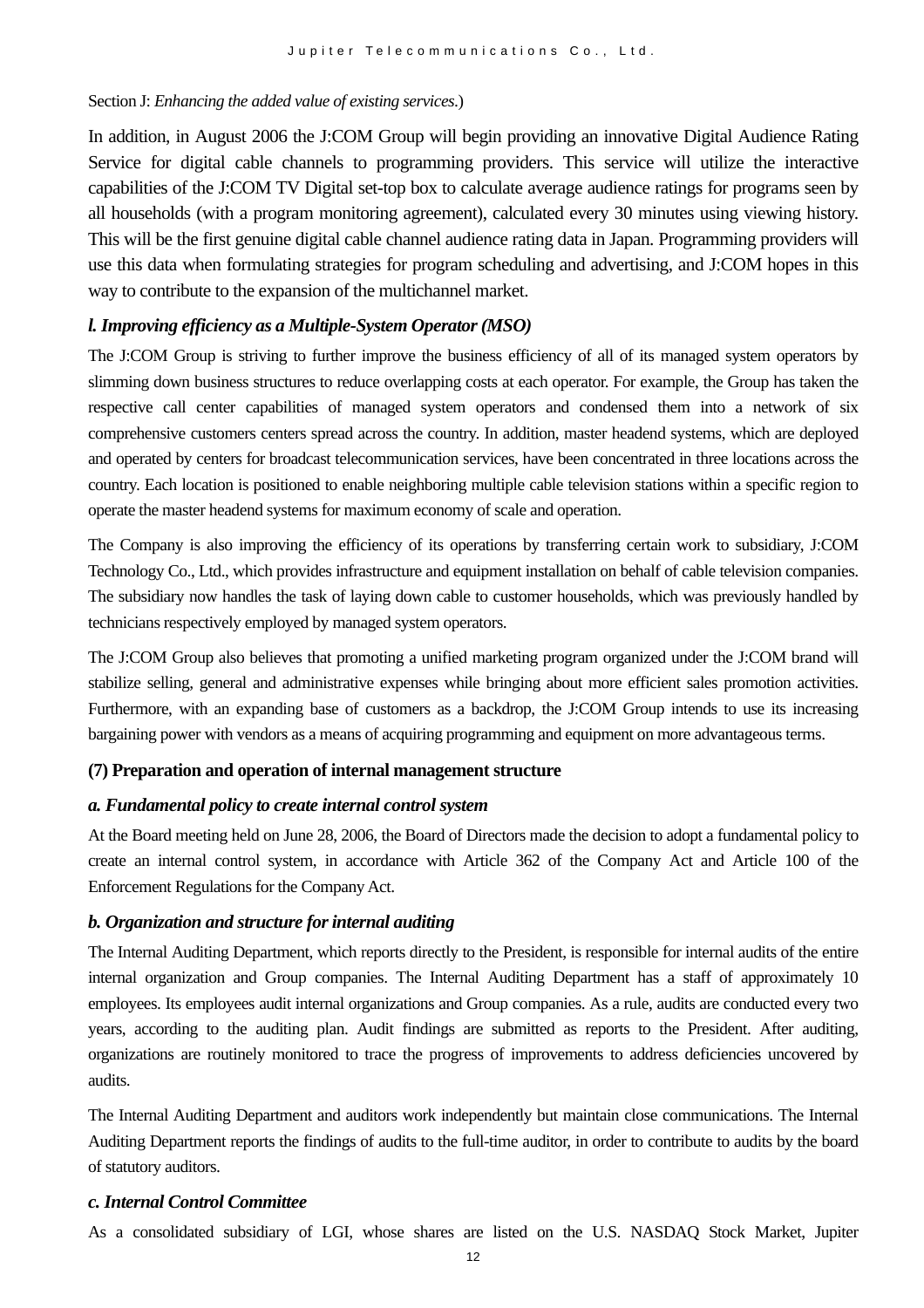Telecommunications is required to comply with the US Sarbanes-Oxley Act starting by the end of fiscal 2006. The Company is taking steps to strengthen and promote its internal control structure, initially focused on compliance with the Sarbanes-Oxley Act. In May 2005, to support this effort, the Company established the Internal Control Committee and a Internal Control Project Secretariat (later renamed the Internal Control Promotion Dept. in March 2006) to perform concrete planning and execution under the direction of the Internal Control Committee.

#### *d. Preparation of compliance structure*

The Compliance Committee at Jupiter Telecommunications is responsible for strengthening and promoting a Company-wide structure for compliance. The Company has prepared a compliance manual that is distributed to all officers and employees of Group companies, and implements compliance training in an effort to secure a solid basis ensuring compliance.

In addition, the Company has been presenting its "Speak Up" initiative for internal reporting at Group companies since May 2005. The initiative provides an avenue for employees to speak out about compliance issues through direct consultation with the Compliance Committee and outside lawyers. The initiative functions as a safeguard against situations that, for whatever reason, make it difficult to deal with or report compliance issues under the normal chain of command. In May 2006, the Company's full-time auditor was added to the list of contact persons for employees to report information.

#### *e. Information management and risk management structure*

The Information Security Committee at Jupiter Telecommunications meets regularly to promote stronger measures for information security. The committee's initiatives include implementing security-hole measures for all systems. Jupiter Telecommunications is also taking steps to strengthen its protection of personal information. Almost all Group companies have acquired certification under the Privacy Mark program operated by the Japan Information Processing Development Corporation (JIPDEC). As part of its risk management structure, the Company has established a system for 24/7 monitoring of networks at Group companies. The system is designed to ensure stable provision of broadcast and telecommunications services and swift response to network interruptions.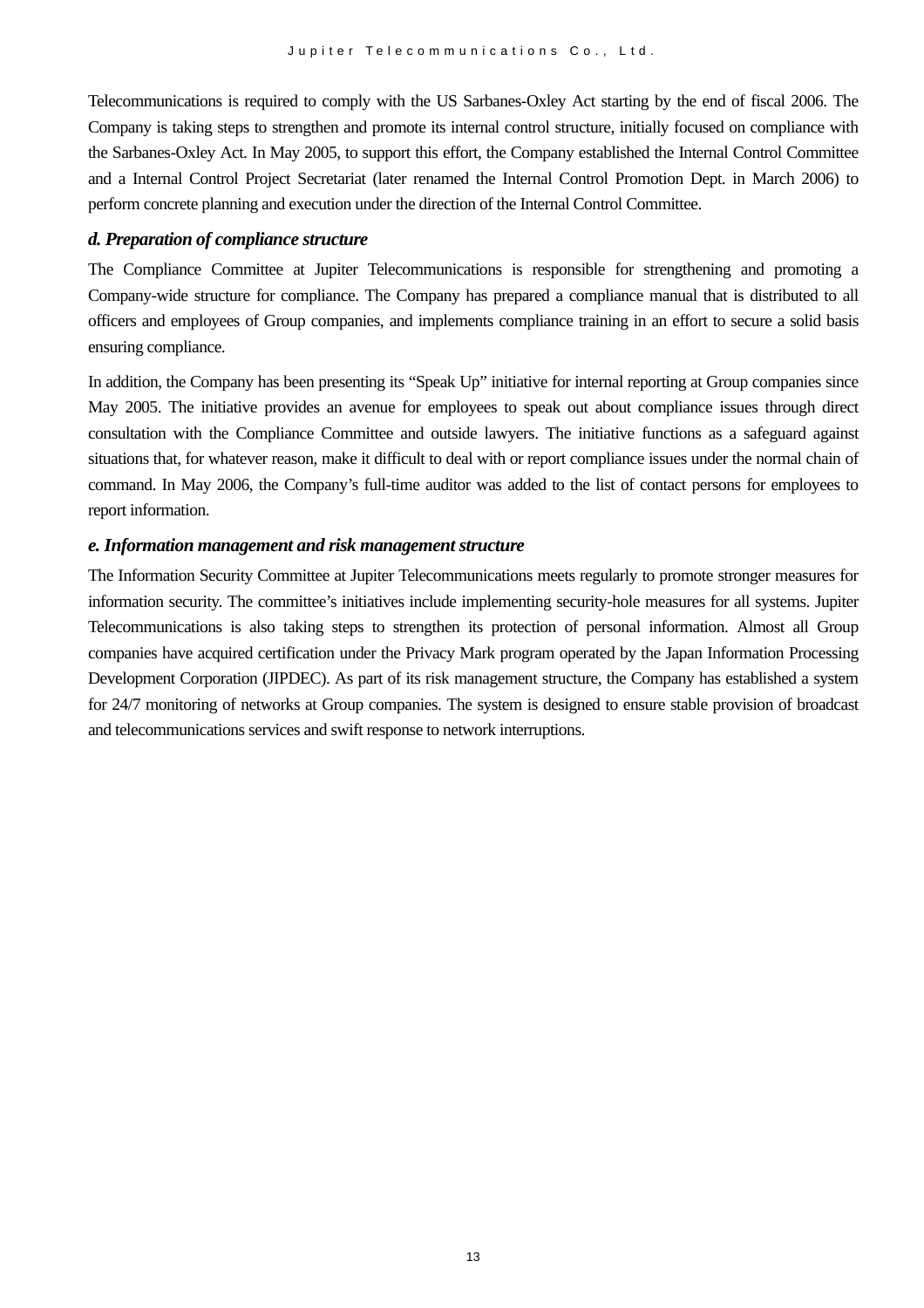# **3.Business Results and Financial Conditions**

#### **(1) Business Results (comparisons are year-on-year)**

As of June 30, 2006, RGUs of the Jupiter Telecommunications consolidated Group had increased as follows: cable TV, by 187,300 to 1,734,000 households, high-speed Internet access, by 156,400 to 920,000 households and telephony services, by 186,600 to 993,700 households.

The number of customer connected stood at 2,081,200, an increase of 255,000. The average RGU per customer also increased, standing at 1.75 compared to 1.71 as of the end of the six-month period to June 2005. (Note: the data on RGUs are totals for the Group's consolidated subsidiaries excluding affiliated franchise companies.)

During the six-month period ended June 30, 2006, the Company reported revenue of ¥103,310 million, an increase of 19% (or ¥16,479 million). Operating income increased by 44% (or ¥4,749 million) to ¥15,602 million. Net income was ¥8,118 million, a decrease of 21% (or ¥2,155 million).

The following discusses reasons for changes in the major categories of revenues and expenses.

#### **a. Revenue**

Total revenue increased by ¥16,479 million, or 19%, to ¥103,310 million for the six months ended June 30, 2006. The effect of acquisitions accounted for approximately ¥5,621 million of such increase.

#### *Subscription Fees*

Subscription fees increased by ¥14,818 million, or 19%, to ¥92,763 million for the six months ended June 30, 2006. Cable television subscription fees increased by ¥7,237 million, or 18%, to ¥48,047 million for the six months ended June 30, 2006. High-speed Internet subscription fees increased by ¥5,131 million, or 23%, to ¥27,724 million for the six months ended June 30, 2006. Telephony subscription fees increased by ¥2,450 million, or 17%, to ¥16,992 million for the six months ended June 30, 2006. These increases were primarily the result of subscriber growth, including acquisition impact, in our consolidated franchises of 12% for cable television, 20% for high-speed Internet and 23% for telephony. The 18% increase in cable television subscription revenue was due in part to the increasing proportion of cable television subscribers who subscribe to our digital service. As of June 30, 2006, 44% of our cable television subscribers were receiving our digital service, compared to 26% as of June 30, 2005. The 23% increase in high-speed Internet subscription fees was attributable in part to increasing penetration of our premium 30Mbps high-speed Internet service. As of June 30, 2006, 40% of our high-speed Internet subscribers were receiving the 30Mbps service, compared to 32% as of June 30, 2005. The 17% increase in telephony subscription fees was attributable to a 23% increase in subscribers that was partially offset by a decrease in the average monthly telephone call revenue per subscriber.

#### *Other*

Other revenue increased by ¥1,661 million, or 19%, to ¥10,547 million for the six months ended June 30, 2006. The increase was attributable to an increase in poor reception compensation revenue, construction revenue, installation revenue and sales made to our unconsolidated managed franchises for management, programming, construction materials and labor and other services, due primarily to an increase in the number of subscribers in our consolidated and managed equity affiliates.

#### **b. Operating Costs and Expenses**

#### *Operating and Programming Costs*

Operating and programming costs increased by ¥7,544 million, or 21%, to ¥42,659 million for the six months ended June 30, 2006. The effect of acquisitions accounted for approximately ¥874 million of such increase in operating and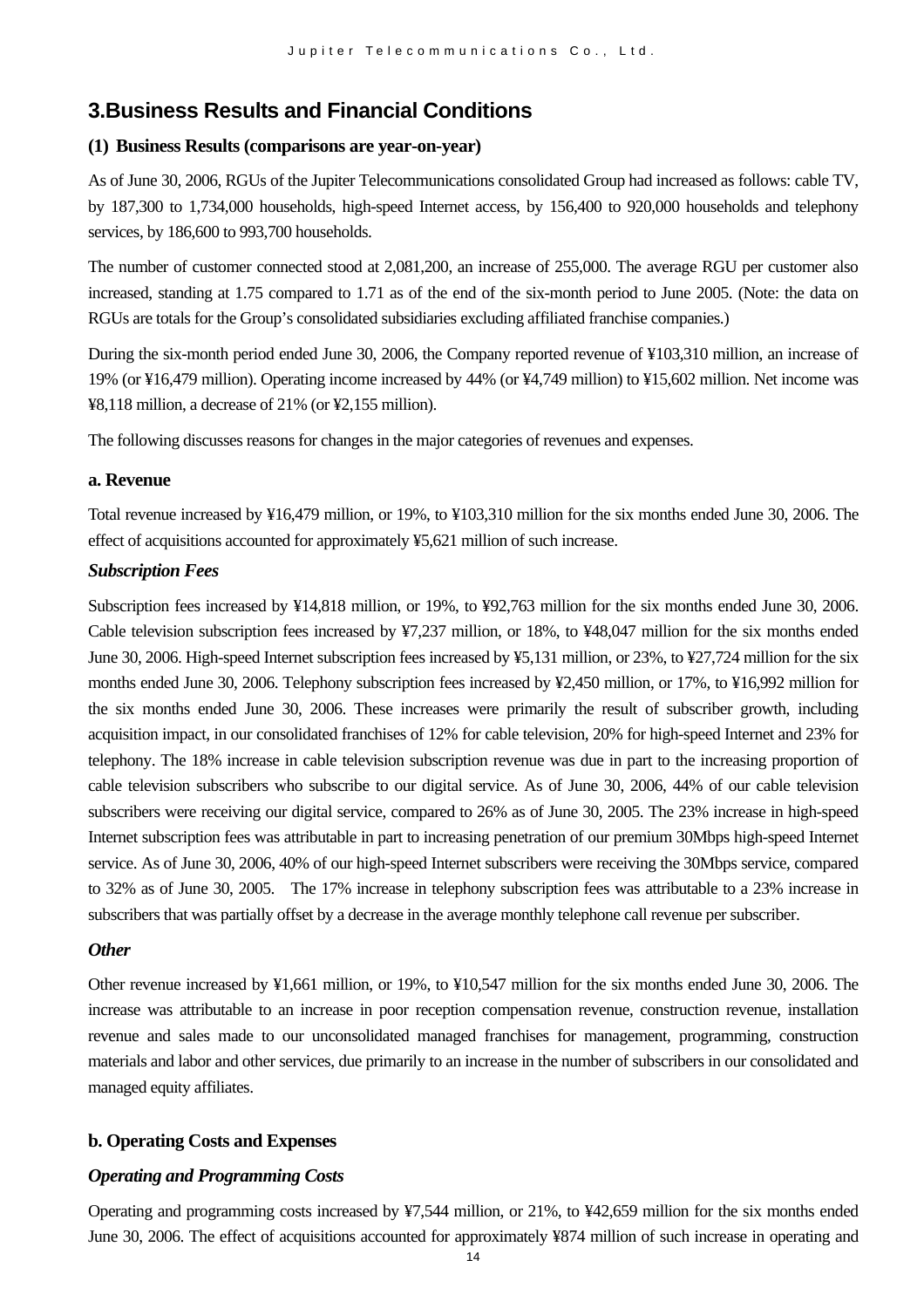programming costs with the remaining increase primarily the result of a ¥2,252 million increase in programming costs associated with the increase in the number of cable television subscribers, ¥432 million increase in maintenance expense, and ¥698 million increase in wages and employee related costs. The remaining of the increase was the result of increases in expenses associated with the expansion of our network and the increase in the number of subscribing customers during the period.

#### *Selling, General and Administrative Expenses*

Selling, general and administrative expenses increased by ¥1,855 million, or 10%, to ¥20,148 million for the six months ended June 30, 2006. The effect of acquisitions accounted for approximately ¥2,349 million of such increase with the remaining decrease primarily attributable to a decrease in marketing and advertising and other miscellaneous expenses, partially offset by increased sales related headcount and associated labor costs.

#### *Stock Compensation Expenses*

Stock compensation expense decreased by ¥1,782 million, to ¥203 million for the six months ended June 30, 2006. In January 2006 the Company adopted the provisions of Statement of Financial Accounting Standards No. 123(R), Share Based Payment (SFAS No. 123R) applying the modified prospective method. The adoption of SFAS No. 123R primarily resulted in a change in our method of recognizing the fair value of share-based compensation and estimating forfeitures for all unvested awards.

#### *Depreciation and Amortization*

Depreciation and amortization expenses increased by ¥4,113 million, or 20%, to ¥24,698 million for the six months ended June 30, 2006. The increase was primarily attributable to additions to the fixed assets related to the installation of services to new customers, the expansion and upgrade of our network, and ¥1,592 million of the increase related to acquisitions.

#### **c. Other Costs and Expenses**

#### *Interest Expense (Net)*

Interest expense, net decreased by ¥1,095 million, or 37%, to ¥1,884 million for the six months ended June 30, 2006. This decrease is primarily due to the repayment of our ¥50 billion subordinated loan facility in March 2005, reduced margins under the current bank facility, reduced bank fee amortization, partially offset by an increase in loss on extinguishment of debt.

#### *Other Income (Expense), Net*

Other income, net, decreased by ¥90 million, to ¥195 million for the six months ended June 30, 2006.

#### *Equity in Earnings of Affiliates*

Equity in earnings of affiliates decreased by ¥85 million, or 40%, to ¥130 million for the six months ended June 30, 2006. The decrease was attributable to a change in the number of affiliates and reduced earnings from remaining affiliates for the six months ended June 30, 2006.

#### *Minority Interest in Net Income*

Minority interest in net income increased by ¥371 million, to ¥539 million for the six months ended June 30, 2006.

#### *Income Tax (Expense)/Benefit*

Income tax benefit was ¥2,067 million for the six months ended June 30, 2005, as compared to income tax expense of ¥5,386 million for the six months ended June 30, 2006. The income tax benefit in the six months ended June 30, 2005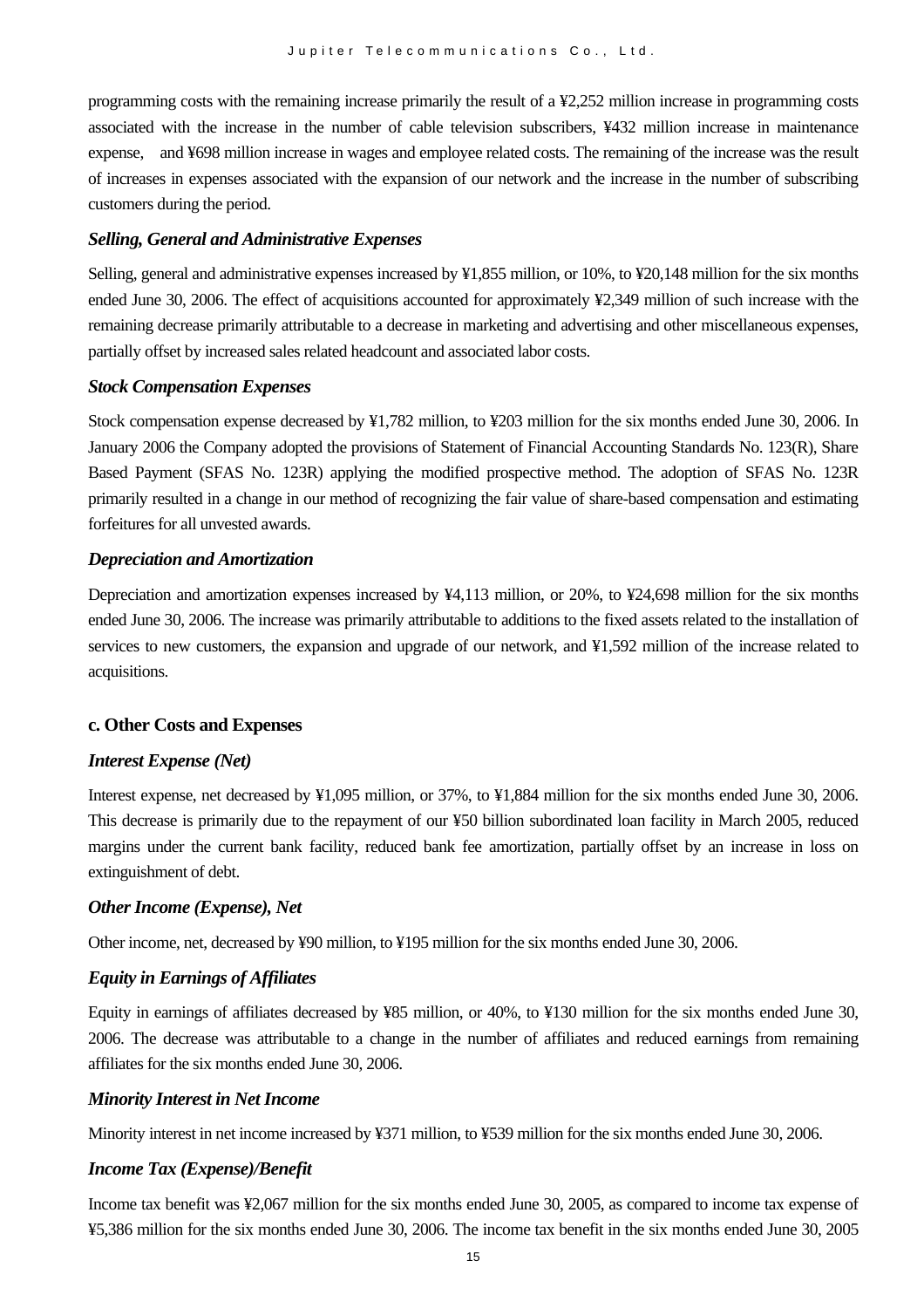was primarily due to ¥3,921 million of deferred tax benefit recognized as a result of valuation allowances that were reversed for certain franchises during the second quarter of 2005 as we believe the related deferred tax assets will be realizable in future years.

#### **(2) Financial situation**

For the six months ended June 30, 2006, our cash and cash equivalents increased by ¥70 million to ¥35,353 million.

The following is a summary of cash flow during the six-month period ended June 30, 2006.

#### *Cash Flows from Operating Activities*

Net cash provided by operating activities was ¥37,735 million for the six months ended June 30, 2006, compared to ¥27,323 million the six months ended June 30, 2005, or an increase of ¥10,412 million. The increase was primarily the result of a ¥7,080 million increase in operating income before depreciation, amortization and non-cash stock compensation charges.

#### *Cash Flows from Investing Activities*

Net cash used in investing activities was ¥25,364 million for the six months ended June 30, 2006, compared to ¥19,914 million for the six months ended June 30, 2005, or an increase of ¥5,450 million. The increase was primarily attributable to a ¥8,108 million increase in capital expenditures, partially offset by a net ¥1,838 million decrease in the amount of acquisition of new subsidiaries and acquisitions of minority interests.

#### *Cash Flows from Financing Activities*

Net cash used in financing activities was ¥12,301 million for the six months ended June 30, 2006, compared to net cash provided by financing activities of ¥32,747 million for the six months ended June 30, 2005. The net cash used in financing activities for the six months ended June 30, 2006 primarily consisted of ¥6,346 million in principal payment of capital leases and ¥5,269 million net decrease of debt. The net cash provided by financing activities in the six months ended June 30, 2005 primarily consisted of ¥90,642 million net proceeds from issuance of common stock as a result of our initial public offering, offset by a ¥53,647 million net reduction of long-term and short-term debt, and ¥5,792 million principle payment of capital leases.

### **(3) Forecasts for the year ending December 2006**

There is no change to our forecast in this quarter.

(Cautionary note regarding future-related information)

The forecasts contained in this report have been prepared on the basis of information that is currently available. Because such estimates are inherently very uncertain, actual results may differ from the forecasts. The Company does not guarantee that it will achieve these estimated results and advises readers to refrain from depending solely on these forecasts. Readers should also note that the Company is under no obligation to revise this information on a regular basis.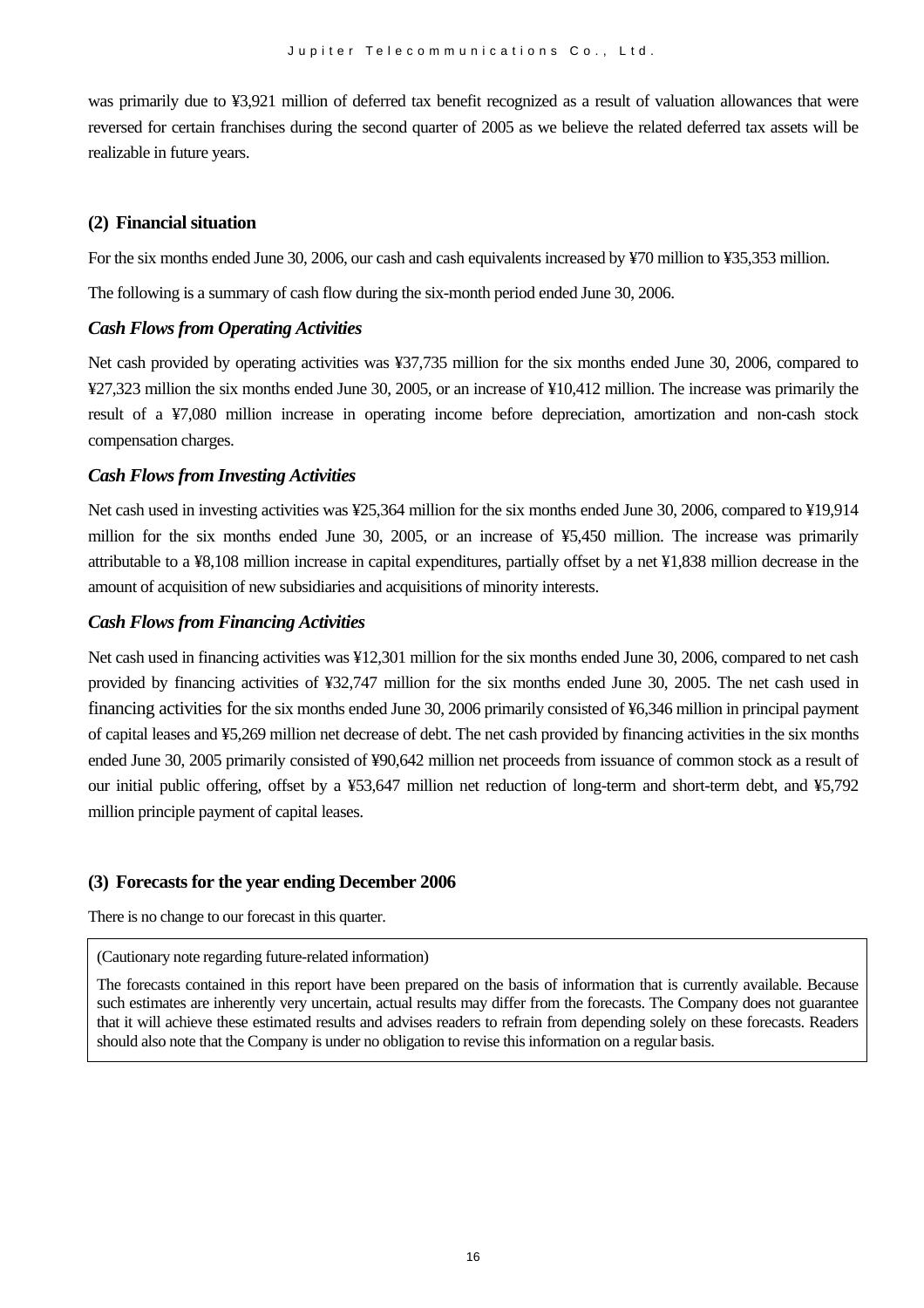# **Consolidated Financial Statements**

### **JUPITER TELECOMMUNICATIONS CO., LTD. AND SUBSIDIARIES**

### **CONSOLIDATED STATEMENTS OF OPERATIONS**

| (YEN IN MILLIONS, EXCEPT SHARE AND PER SHARE AMOUNTS)<br>6 months ended<br>6 months ended                                                                               |               |               |               |         |                                  |  |
|-------------------------------------------------------------------------------------------------------------------------------------------------------------------------|---------------|---------------|---------------|---------|----------------------------------|--|
| <b>Account</b>                                                                                                                                                          | June 30, 2006 | June 30, 2005 | <b>Change</b> |         | 12 months ended<br>Dec. 31, 2005 |  |
|                                                                                                                                                                         | <b>Amount</b> | Amount        | Amount        | (%)     | Amount                           |  |
| Revenue:                                                                                                                                                                |               |               |               |         |                                  |  |
| Subscription fees                                                                                                                                                       | 92,763        | 77,945        | 14,818        | 19.0    | 163,378                          |  |
| Other                                                                                                                                                                   | 10,547        | 8,886         | 1,661         | 18.7    | 19,766                           |  |
|                                                                                                                                                                         | 103,310       | 86,831        | 16,479        | 19.0    | 183,144                          |  |
| Operating costs and expenses                                                                                                                                            |               |               |               |         |                                  |  |
| Operating and programming costs                                                                                                                                         | (42, 659)     | (35, 115)     | (7,544)       | (21.5)  | (76, 133)                        |  |
| Selling, general and administrative                                                                                                                                     | (20, 148)     | (18,293)      | (1,855)       | (10.1)  | (36,988)                         |  |
| Stock compensation                                                                                                                                                      | (203)         | (1,985)       | 1,782         | 89.8    | (2,210)                          |  |
| Depreciation and amortization                                                                                                                                           | (24, 698)     | (20, 585)     | (4, 113)      | (20.0)  | (43, 338)                        |  |
|                                                                                                                                                                         | (87,708)      | (75, 978)     | (11,730)      | (15.4)  | (158, 669)                       |  |
| Operating income                                                                                                                                                        | 15,602        | 10,853        | 4,749         | 43.8    | 24,475                           |  |
| Other income (expenses):                                                                                                                                                |               |               |               |         |                                  |  |
| Interest expense, net:                                                                                                                                                  |               |               |               |         |                                  |  |
| Related parties                                                                                                                                                         | (515)         | (488)         | (27)          | (5.5)   | (988)                            |  |
| Other                                                                                                                                                                   | (1,369)       | (2,491)       | 1,122         | 45.0    | (6,715)                          |  |
| Other income, net                                                                                                                                                       | 195           | 285           | (90)          | (31.7)  | 322                              |  |
| Income before income taxes and other<br>items                                                                                                                           | 13,913        | 8,159         | 5,754         | 70.5    | 17,094                           |  |
| Equity in earnings of affiliates<br>(inclusive of YTD stock compensation expense of<br>¥1 million in June 2006, ¥4 million in June 2005<br>and ¥6 million in Dec. 2005) | 130           | 215           | (85)          | (39.6)  | 651                              |  |
| Minority interest in net income of<br>consolidated subsidiaries                                                                                                         | (539)         | (168)         | (371)         | (220.3) | (997)                            |  |
| Income before income taxes                                                                                                                                              | 13,504        | 8,206         | 5,298         | 64.6    | 16,748                           |  |
| Income tax (expense)/benefit                                                                                                                                            | (5,386)       | 2,067         | (7, 453)      |         | 3,071                            |  |
| Income before cumulative effect of<br>accounting change                                                                                                                 | 8,118         | 10,273        | (2,155)       | (21.0)  | 19,819                           |  |
| Cumulative effect of accounting change                                                                                                                                  |               |               |               |         | (486)                            |  |
| Net income                                                                                                                                                              | 8,118         | 10,273        | (2,155)       | (21.0)  | 19,333                           |  |
| Per Share data                                                                                                                                                          |               |               |               |         |                                  |  |
| Income before cumulative effect of<br>accounting change per share - basic                                                                                               | 1,275.41      | 1,770.93      | (495.52)      | (28.0)  | 3,258.96                         |  |
| Income before cumulative effect of<br>accounting change per share - diluted                                                                                             | 1,274.52      | 1,768.08      | (493.56)      | (27.9)  | 3,248.57                         |  |
| Cumulative effect of accounting change<br>per share – basic                                                                                                             |               |               |               |         | (80.02)                          |  |
| Cumulative effect of accounting change<br>per share - diluted                                                                                                           |               |               |               |         | (79.76)                          |  |
| Net income per share – basic                                                                                                                                            | 1,275.41      | 1,770.93      | (495.52)      | (28.0)  | 3,178.95                         |  |
| Net income per share – diluted                                                                                                                                          | 1,274.52      | 1,768.08      | (493.56)      | (27.9)  | 3,168.81                         |  |
| Weighted average number of ordinary<br>shares outstanding - basic                                                                                                       | 6,365,193     | 5,801,009     | 564,184       | 9.7     | 6,081,511                        |  |
| Weighted average number of ordinary<br>shares outstanding - diluted                                                                                                     | 6,369,633     | 5,810,385     | 559,248       | 9.6     | 6,100,971                        |  |

*(Note) Percentages are calculated based on amounts before rounded in Change column.*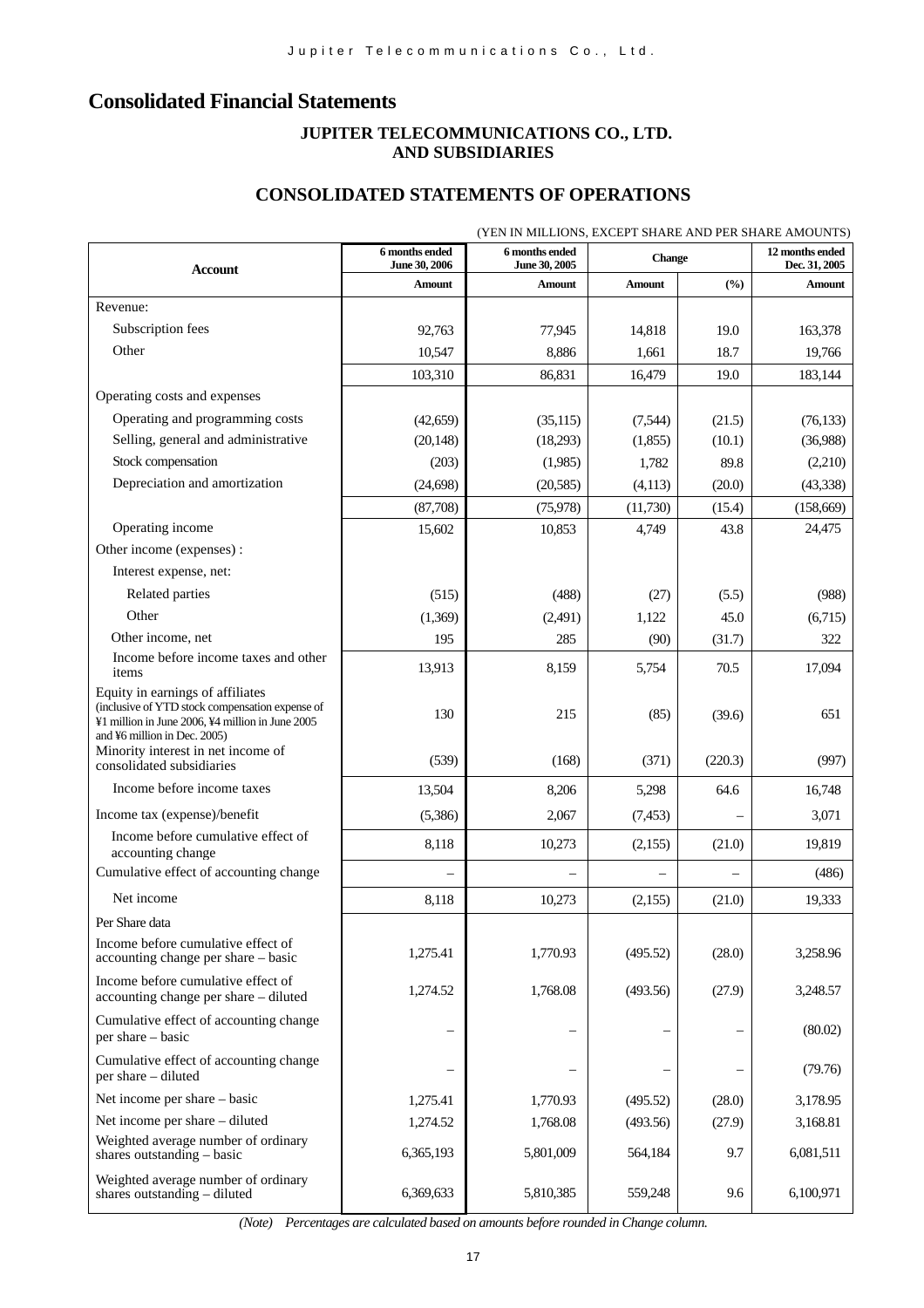#### **JUPITER TELECOMMUNICATIONS CO., LTD. AND SUBSIDIARIES**

# **CONSOLIDATED BALANCE SHEETS**

|                                           |               |                   | (YEN IN MILLIONS) |
|-------------------------------------------|---------------|-------------------|-------------------|
| <b>Account</b>                            | June 30, 2006 | December 31, 2005 | <b>Change</b>     |
|                                           | Amount        | Amount            | Amount            |
| Current assets:                           |               |                   |                   |
| Cash and cash equivalents                 | 35,353        | 35,283            | 70                |
| Accounts receivable                       | 8,417         | 10,754            | (2, 337)          |
| Allowance for doubtful accounts           | (285)         | (285)             | (0)               |
| Prepaid expenses and other current assets | 13,796        | 13,454            | 342               |
| Total current assets                      | 57,281        | 59,206            | (1,925)           |
| Investments:                              |               |                   |                   |
| Investments in affiliates                 | 4,216         | 5,155             | (939)             |
| Investments in other securities, at cost  | 2,892         | 2,890             | 2                 |
|                                           | 7,108         | 8,045             | (937)             |
| Property and equipment, at cost:          |               |                   |                   |
| Land                                      | 2,652         | 1,796             | 856               |
| Distribution system and equipment         | 420,079       | 395,738           | 24,341            |
| Support equipment and buildings           | 26,144        | 28,246            | (2,102)           |
|                                           | 448,875       | 425,780           | 23,095            |
| Less accumulated depreciation             | (159,705)     | (144,080)         | (15,625)          |
|                                           | 289,170       | 281,700           | 7,470             |
| Other assets:                             |               |                   |                   |
| Goodwill                                  | 153,737       | 150,030           | 3,707             |
| Other                                     | 16,539        | 17,476            | (937)             |
|                                           | 170,276       | 167,506           | 2,770             |
|                                           | 523,835       | 516,457           | 7,378             |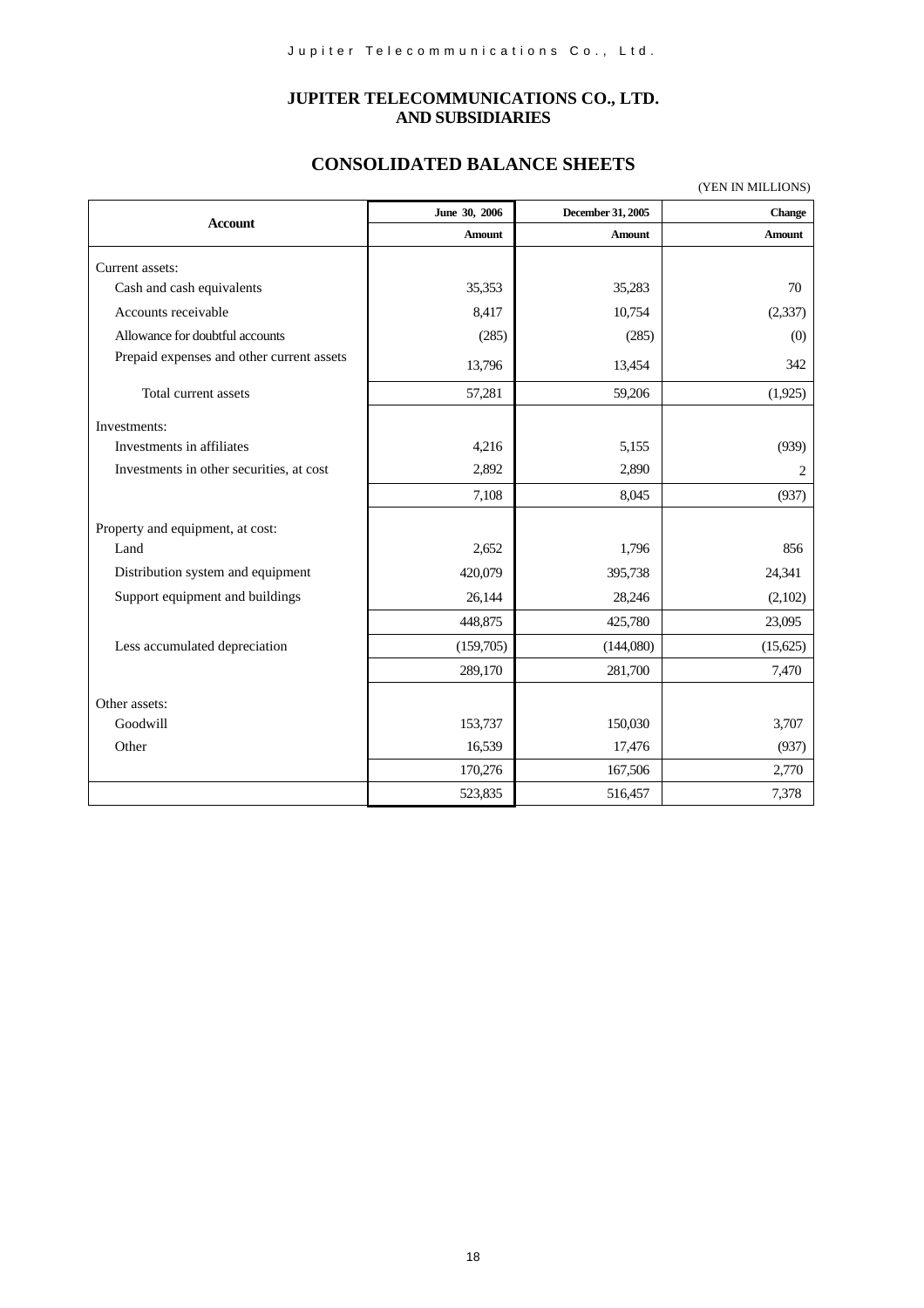| <b>Account</b>                                           | June 30, 2006 | December 31, 2005 | <b>Change</b> |
|----------------------------------------------------------|---------------|-------------------|---------------|
|                                                          | <b>Amount</b> | <b>Amount</b>     | <b>Amount</b> |
| Current liabilities:                                     |               |                   |               |
| Short-term loans                                         | 2,800         | 2.000             | 800           |
| Long-term debt-current portion                           | 14,334        | 11,508            | 2,826         |
| Capital lease obligations-current portion                |               |                   |               |
| Related parties                                          | 9,711         | 9,253             | 458           |
| Other                                                    | 782           | 1,299             | (517)         |
|                                                          | 18,648        | 19,855            | (1,207)       |
| Accounts payable                                         |               |                   | 2,523         |
| Accrued expenses and other liabilities                   | 12,759        | 10,236            |               |
| Total current liabilities                                | 59,034        | 54,151            | 4,883         |
| Long-term debt, less current portion                     | 125,642       | 133,096           | (7, 454)      |
| Capital lease obligations, less current portion:         |               |                   |               |
| Related parties                                          | 25,931        | 25,292            | 639           |
| Other                                                    | 2,610         | 2,679             | (69)          |
| Deferred revenue                                         | 43,998        | 44,346            | (348)         |
| Severance and retirement allowance                       | 104           | 94                | 10            |
| Redeemable preferred stock of consolidated<br>subsidiary | 500           | 500               |               |
| Other liabilities                                        | 1,590         | 1,564             | 26            |
| <b>Total liabilities</b>                                 | 259,409       | 261,722           | (2,313)       |
|                                                          |               |                   |               |
| Minority interests                                       | 4.040         | 3,290             | 750           |
|                                                          |               |                   |               |
| Shareholders' equity:                                    |               |                   |               |
| Ordinary shares no par value                             | 114,553       | 114,481           | 72            |
| Additional paid-in capital                               | 195,493       | 195,219           | 274           |
| Accumulated deficit                                      | (50, 235)     | (58, 353)         | 8.118         |
| Accumulated other comprehensive income                   | 575           | 98                | 477           |
| Treasury stock                                           | (0)           | (0)               | (0)           |
| Total shareholders' equity                               | 260,386       | 251,445           | 8,941         |
|                                                          | 523,835       | 516,457           | 7,378         |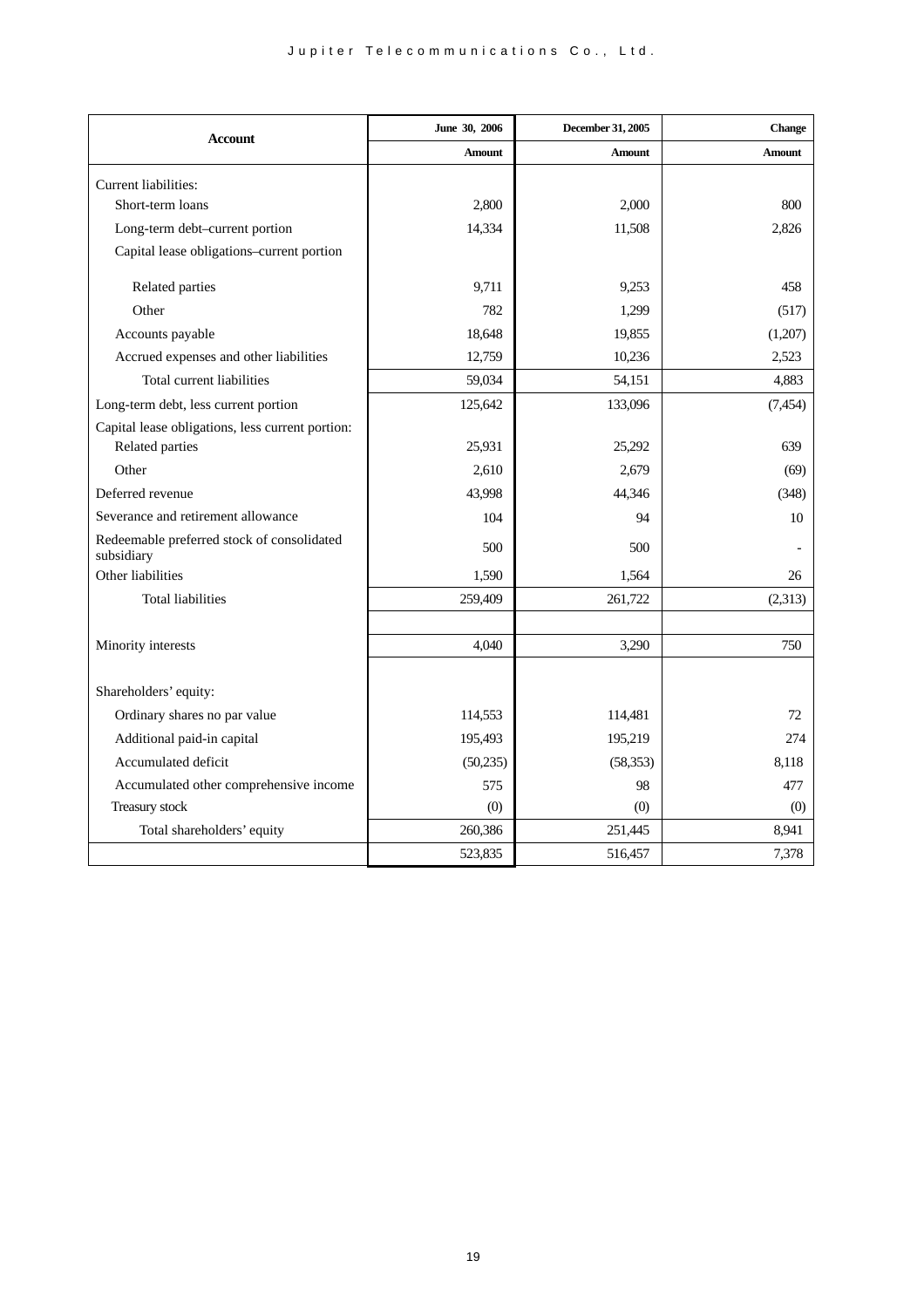# **JUPITER TELECOMMUNICATIONS CO., LTD. AND SUBSIDIARIES**

# **Consolidated Statements of Shareholders' Equity**

|                                                                                                       |                        |                                      |                                |                                      |                                                                                           |                                 | $(1 - 1)$                                      |
|-------------------------------------------------------------------------------------------------------|------------------------|--------------------------------------|--------------------------------|--------------------------------------|-------------------------------------------------------------------------------------------|---------------------------------|------------------------------------------------|
|                                                                                                       | <b>Ordinary Shares</b> | <b>Additional paid</b><br>in capital | Comprehensive<br>Income/(Loss) | <b>Accumulated</b><br><b>Deficit</b> | <b>Accumulated</b><br>Other<br>$\label{eq:compreshensive} Comprehensive$<br>Income/(Loss) | <b>Treasury</b><br><b>Stock</b> | <b>Total</b><br>Shareholders'<br><b>Equity</b> |
| Balance at December 31,<br>2004                                                                       | 78,133                 | 137,931                              |                                | (77, 686)                            | (8)                                                                                       |                                 | 138,370                                        |
| Net income:                                                                                           |                        |                                      | 19,333                         | 19,333                               |                                                                                           |                                 | 19,333                                         |
| Other comprehensive<br>income:<br>Changes in the fair value<br>of derivative financial<br>instruments |                        |                                      | 106                            |                                      | 106                                                                                       |                                 | 106                                            |
| Comprehensive income                                                                                  |                        |                                      | 19,439                         |                                      |                                                                                           |                                 |                                                |
| Stock option exercise                                                                                 | 466                    | 466                                  |                                |                                      |                                                                                           |                                 | 932                                            |
| Stock compensation                                                                                    |                        | 2,216                                |                                |                                      |                                                                                           |                                 | 2,216                                          |
| Treasury stock at cost                                                                                |                        |                                      |                                |                                      |                                                                                           | (0)                             | (0)                                            |
| Issuance of shares upon<br>IPO, net of related costs                                                  | 35,882                 | 54,606                               |                                |                                      |                                                                                           |                                 | 90,488                                         |
| Balance at December 31,<br>2005                                                                       | 114,481                | 195,219                              |                                | (58, 353)                            | 98                                                                                        | (0)                             | 251,445                                        |
| Net Income                                                                                            |                        |                                      | 8,118                          | 8,118                                |                                                                                           |                                 | 8,118                                          |
| Other comprehensive<br>income:                                                                        |                        |                                      |                                |                                      |                                                                                           |                                 |                                                |
| Changes in the fair value<br>of derivative financial<br>instruments                                   |                        |                                      | 477                            |                                      | 477                                                                                       |                                 | 477                                            |
| Comprehensive income                                                                                  |                        |                                      | 8,595                          |                                      |                                                                                           |                                 |                                                |
| Stock option exercise                                                                                 | 72                     | 71                                   |                                |                                      |                                                                                           |                                 | 143                                            |
| Stock compensation                                                                                    |                        | 203                                  |                                |                                      |                                                                                           |                                 | 203                                            |
| Treasury stock                                                                                        |                        |                                      |                                |                                      |                                                                                           | (0)                             |                                                |
| Balance at June 30, 2006                                                                              | 114,553                | 195,493                              |                                | (50, 235)                            | 575                                                                                       | (0)                             | 260,386                                        |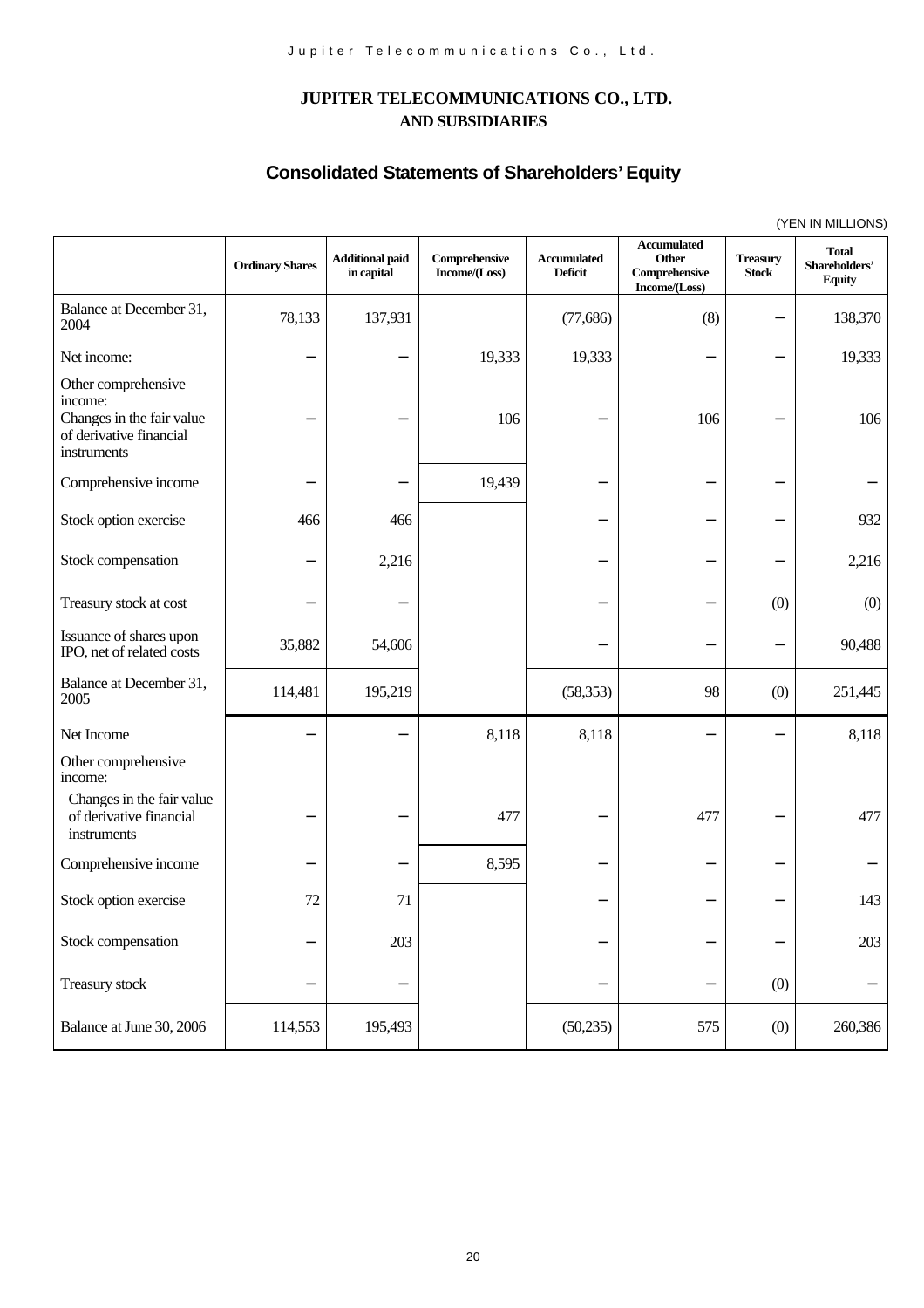### **JUPITER TELECOMMUNICATIONS CO., LTD. AND SUBSIDIARIES**

### **CONSOLIDATED STATEMENTS OF CASH FLOWS**

| (YEN IN MILLIONS)                                                                           |                                 |                                 |                                  |  |  |
|---------------------------------------------------------------------------------------------|---------------------------------|---------------------------------|----------------------------------|--|--|
|                                                                                             | 6 months ended<br>June 30, 2006 | 6 months ended<br>June 30, 2005 | 12 months ended<br>Dec. 31, 2005 |  |  |
| <b>Classification</b>                                                                       | Amount                          | Amount                          | <b>Amount</b>                    |  |  |
| Cash flows from operating activities:                                                       |                                 |                                 |                                  |  |  |
| Net income                                                                                  | 8.118                           | 10,273                          | 19,333                           |  |  |
| Adjustments to reconcile net income to net cash<br>provided by operating activities:        |                                 |                                 |                                  |  |  |
| Depreciation and amortization                                                               | 24,698                          | 20,585                          | 43,338                           |  |  |
| Equity in earnings of affiliates                                                            | (130)                           | (215)                           | (651)                            |  |  |
| Minority interest in net income of consolidated<br>subsidiaries                             | 539                             | 168                             | 997                              |  |  |
| Stock compensation expenses                                                                 | 203                             | 1,985                           | 2,210                            |  |  |
| Deferred income taxes                                                                       | 2,771                           | (3,644)                         | (5,257)                          |  |  |
| Cumulative effect of accounting change                                                      |                                 |                                 | 486                              |  |  |
| Changes in operating assets and liabilities, excluding<br>effects of business combinations: |                                 |                                 |                                  |  |  |
| (Increase)/decrease in accounts receivable, net                                             | 3,192                           | 821                             | (974)                            |  |  |
| (Increase) in prepaid expenses and other current<br>assets                                  | (2,099)                         | (1,859)                         | (1,499)                          |  |  |
| (Increase)/decrease in other assets                                                         | 1,288                           | (167)                           | 2,810                            |  |  |
| Increase/(decrease) in accounts payable                                                     | (870)                           | (1, 813)                        | 4,955                            |  |  |
| Increase/(decrease) in accrued expenses and other<br>liabilities                            | 1,457                           | 1,628                           | (335)                            |  |  |
| Increase/(decrease) in provision for retirement<br>allowance                                | (13)                            | 154                             | (2,676)                          |  |  |
| (Decrease) in deferred revenue                                                              | (1, 419)                        | (593)                           | (1,974)                          |  |  |
| Net cash provided by operating activities                                                   | 37,735                          | 27,323                          | 60,763                           |  |  |
| Cash flows from investing activities:                                                       |                                 |                                 |                                  |  |  |
| Capital expenditures                                                                        | (23, 732)                       | (15,624)                        | (38, 405)                        |  |  |
| Acquisition of new subsidiaries, net of cash acquired                                       | (1,464)                         | (4,234)                         | (12,049)                         |  |  |
| Investments in and advances to affiliates                                                   | 185                             | 90                              | 140                              |  |  |
| Acquisition of minority interest in consolidated<br>subsidiaries                            | (1,147)                         | (215)                           | (4,905)                          |  |  |
| Other investing activities                                                                  | 794                             | 69                              | (2,011)                          |  |  |
| Net cash used in investing activities                                                       | (25, 364)                       | (19,914)                        | (57,230)                         |  |  |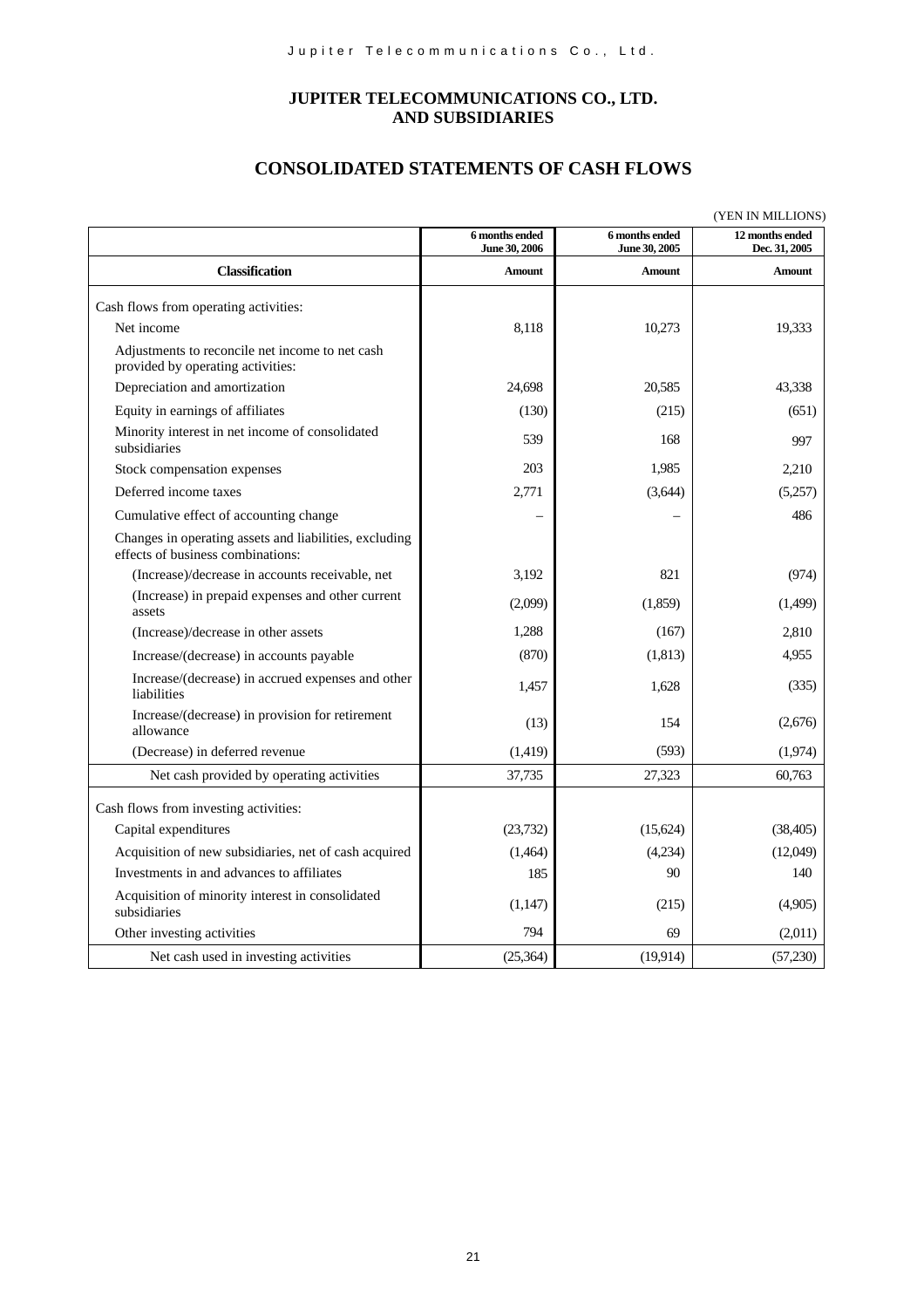#### (YEN IN MILLIONS)

|                                                        | 6 months ended<br>June 30, 2006 | 6 months ended<br>June 30, 2005 | 12 months ended<br>Dec. 31, 2005 |
|--------------------------------------------------------|---------------------------------|---------------------------------|----------------------------------|
| <b>Classification</b>                                  | <b>Amount</b>                   | Amount                          | Amount                           |
| Cash flows from financing activities:                  |                                 |                                 |                                  |
| Proceeds from issuance of common stock                 | 143                             | 90,642                          | 91,420                           |
| Net increase in short-term loans                       | 693                             |                                 | 1,750                            |
| Proceeds from long-term debt                           | 40,339                          | 1,544                           | 126,904                          |
| Principal payments of long-term debt                   | (46,301)                        | (53, 647)                       | (187, 542)                       |
| Principal payments under capital lease obligations     | (6,346)                         | (5,792)                         | (11,970)                         |
| Other financing activities                             | (829)                           | –                               | 768                              |
| Net cash provided by (used in) financing<br>activities | (12,301)                        | 32,747                          | 21,330                           |
| Net increase in cash and cash equivalents              | 70                              | 40,156                          | 24,863                           |
| Cash and cash equivalents at beginning of year         | 35,283                          | 10,420                          | 10,420                           |
| Cash and cash equivalents at end of term               | 35,353                          | 50,576                          | 35,283                           |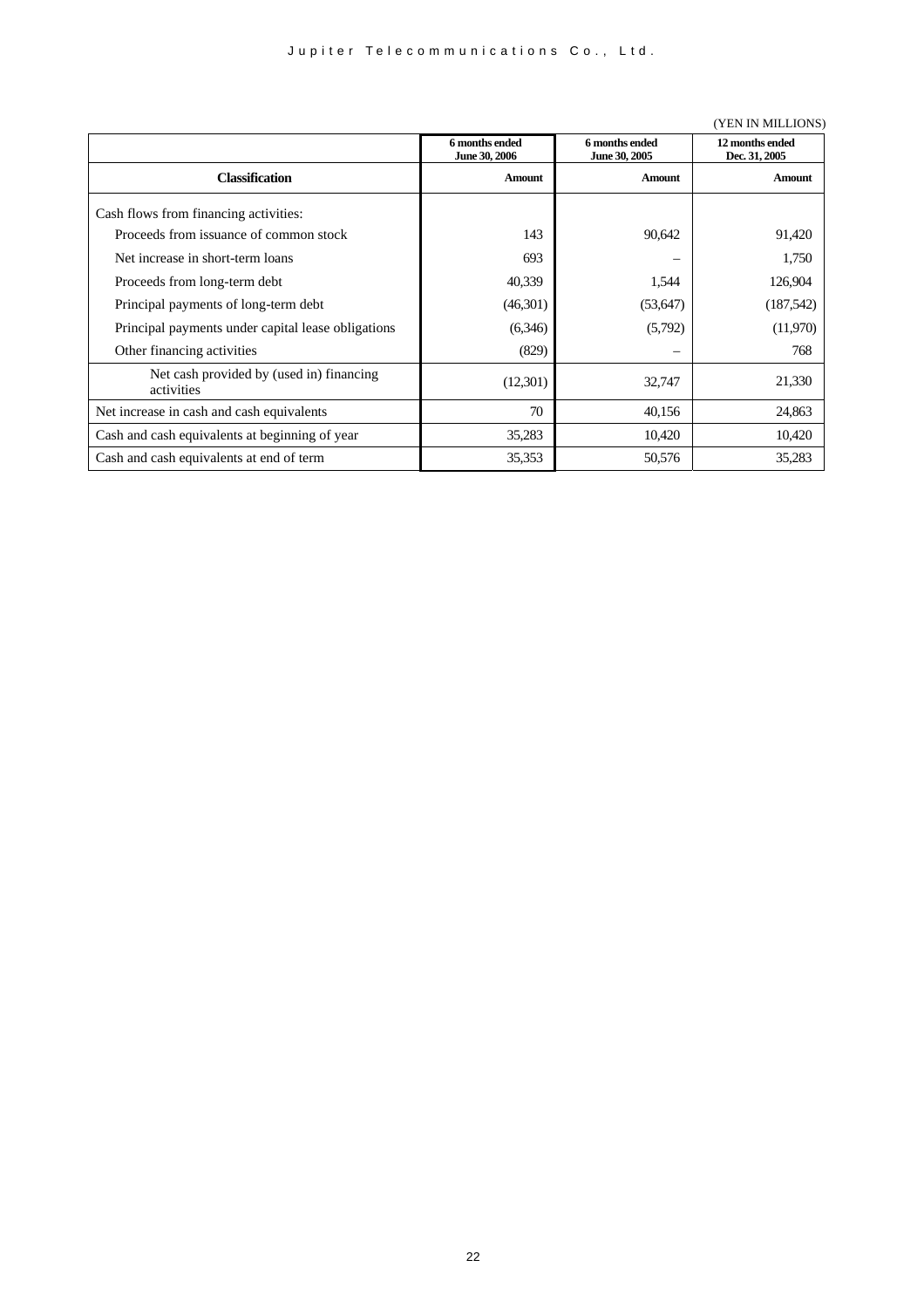# **Notes to Interim Period Consolidated Financial Statements**

- 1. Scope of consolidation
	- (1) Number of consolidated subsidiaries: 21
	- (2) The names of the Company's consolidated subsidiaries are shown in "1.Status of the Jupiter Telecommunications Co., Ltd.(J:COM) Group".
- 2. Scope of application of equity method
	- (1) Number of equity method affiliates: 6
	- (2) The names of these affiliates are shown in "1.Status of the Jupiter Telecommunications Co., Ltd.(J:COM) Group".
- 3. Fiscal year end

The fiscal year end for all consolidated subsidiaries is the same as the date of consolidated.

- 4. Significant accounting policies
	- (1) Accounting standards used to prepare interim period financial statements

The Company prepares its interim period consolidated financial statements using terminology, forms and methods of preparation required under accounting principles generally accepted in the United States of America, however part of descriptions and notes required under accounting principles generally accepted in the United States of America are omitted.

(2) Securities valuation standards and valuation method

To value its securities, the Company applies Statement of Financial Accounting Standards ("SFAS") No. 115,

"Accounting for Certain Investments in Debt and Equity Securities."

| Investments in affiliates (excluding loans): | Equity method |
|----------------------------------------------|---------------|
| Investments in other securities:             | Cost method   |

When investments in affiliates and unmarketable stocks decline in value, the Company considers the possibility of recognizing impairment losses if such declines are deemed to be more than temporary.

(3) Valuation standards and valuation methods for derivatives

The Company accounts for derivatives based on SFAS No.133 "Accounting for Certain Derivative Instruments and Hedging Activities" as amended. According to SFAS No. 133, as amended, all derivatives must be fairly valued and recognized on the balance sheet as assets or liabilities.

• Derivative instrument designated and effectively active as a fair value hedge:

Changes in the fair value of derivative instruments and of the assets or liabilities being hedged are recognized as periodic income/loss.

• Derivative instrument designated as cash flow hedge—regarding the portion effectively active as a hedge:

Until income/losses on the assets or liabilities being hedged are recognized on the income statement, they must be recognized as other comprehensive income/loss.

• Derivative instrument designated as cash flow hedge—regarding the portion that is not effectively active as a hedge:

Recognized as periodic income/loss.

Derivative instruments not designated as hedge:

Changes in fair value recognized as periodic income/loss.

(4) Accounting for long-lived assets

For long-term assets other than goodwill, the Company evaluates the need for impairment losses on the basis of SFAS No. 144 "Accounting for the Impairment or Disposal of Long-Lived Assets" which applies to instances when certain portions of book value are deemed unrecoverable or when changes in a situation result in book value becoming unrecoverable.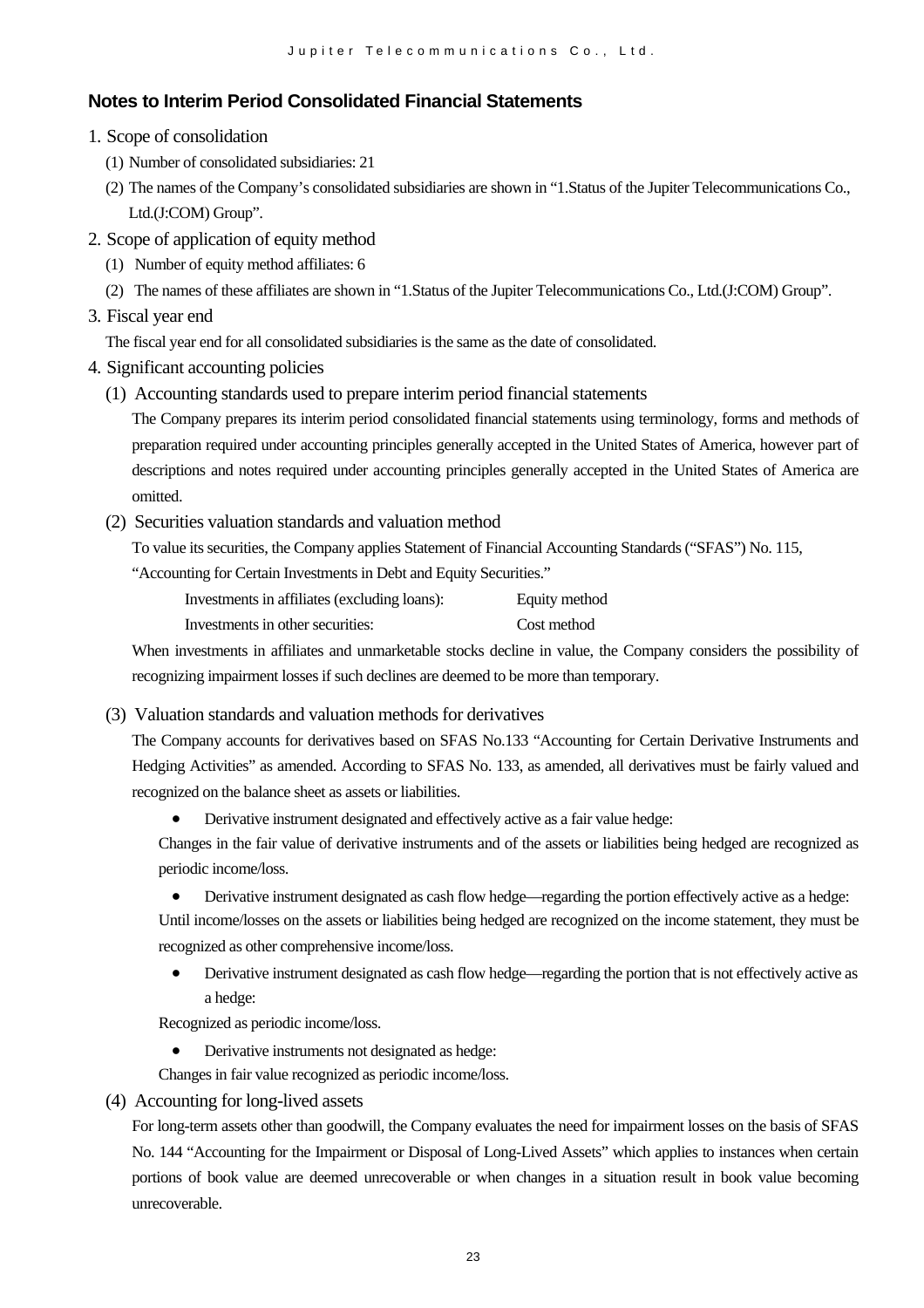(5) Depreciation method for tangible fixed assets

The straight-line method is applied.

Useful lives of major assets:

| Distribution equipment:                     | $10 \quad 15 \text{ years}$ |
|---------------------------------------------|-----------------------------|
| <b>Buildings:</b>                           | 15 $40$ years               |
| Support equipment and buildings: 5 15 years |                             |

(Assets acquired through capital leases are depreciated over periods ranging from 2-21 years.)

#### (6) Valuation standards and valuation methods for goodwill

The Company recognizes as goodwill the difference between costs of acquisition of consolidated subsidiaries and the estimated fair value of the net assets of applicable companies.

In accordance with SFAS No. 142, "Goodwill and Other Intangible Assets," the Company conducts an impairment test once each year or whenever an event occurs that suggests the possibility of impairment.

(7) Amortization of software

The Company includes software the Company uses internally in the "Other assets – Other" of consolidated balance sheet.

The Company amortizes using the straight-line method based on estimated useful life within the Company (less than 5 years).

#### (8)Accounting methods of Asset Retirement Obligation

The company applies FASB Interpretation No. 47 which clarifies that the term asset retirement obligation as used in FASB Statement No.143, Accounting for Asset Retirement Obligations. This interpretation requires to specify legal obligation to asset retirements and recognize a liability for the fair value of a conditional asset retirement obligation if the fair value of the liability can be reasonably estimated when incurred.

#### (9) Standards for recognition of important allowances

1) Bad debt allowance

The Company calculates a bad debt allowance on the basis of actual loss ratios of previous years. It also recognizes estimated uncollectible amounts when such allowances are required.

2) Severance and retirement allowance

The Company has an unfunded defined-benefit pension plan, for which it recognizes retirement allowance expenses in accordance with SFAS No. 87 "Employer's Accounting for Pensions."

(10) Lease transactions

The Company accounts for leases in accordance with SFAS No.13 "Accounting for Leases."

(11) Amortization of intangible assets

Intangible assets consists of customer relationships, which are amortized over the expected lives of our customers.

### (12) Stock compensation

The FASB issued SFAS No. 123 (Revised 2004) (SFAS No. 123R) in December 2004. SFAS No. 123R is a revision of SFAS No. 123 *Accounting for Stock-Based Compensation*. SFAS No. 123R requires a public entity to measure the cost of employee services received in exchange for an award of equity instruments based on the grant-date fair value of the award. That cost will be recognized over the period during which an employee is required to provide service in exchange for the award. The company has used the modified prospective method to adopt SFAS No. 123R since January 1, 2006.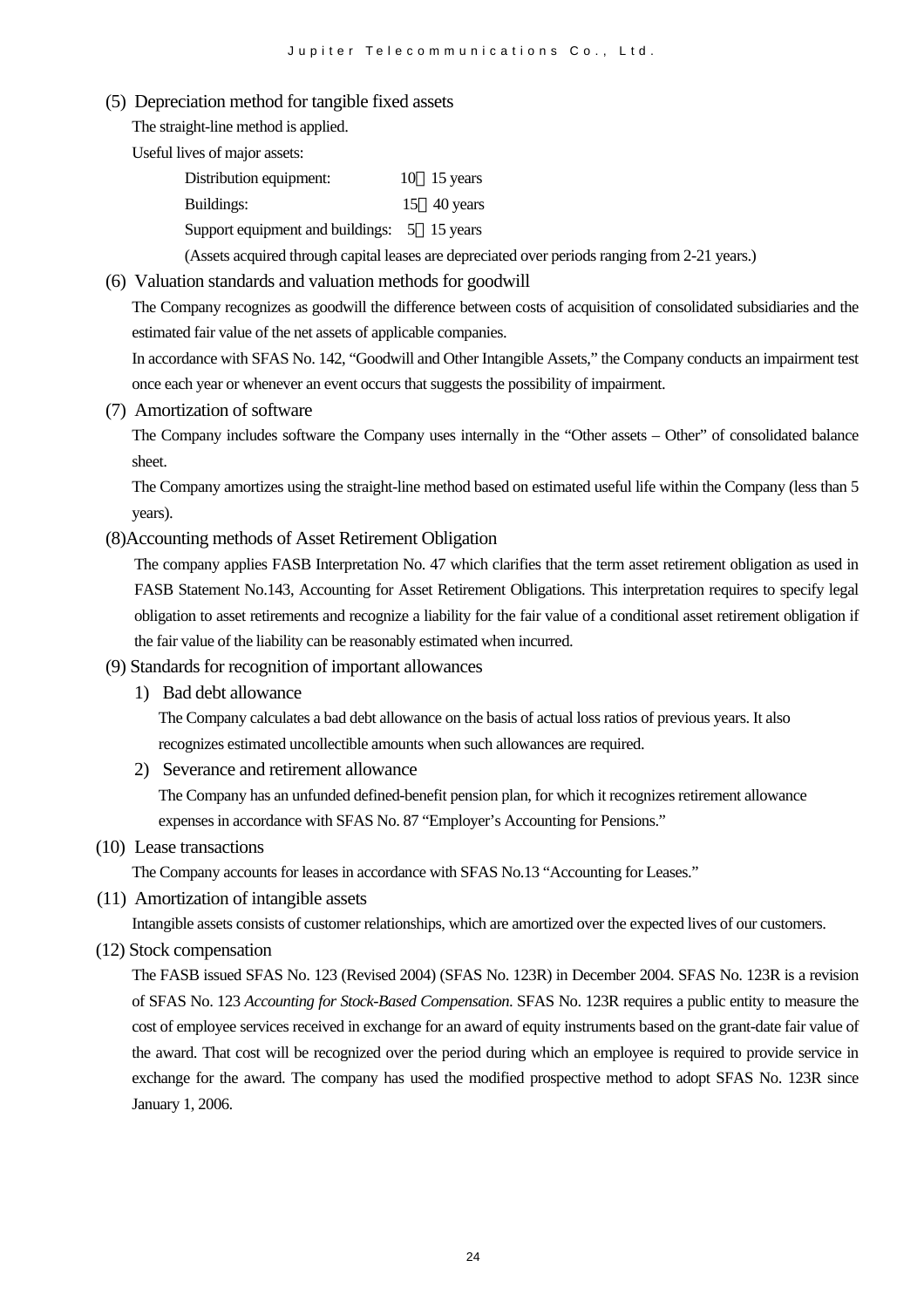# **5.Manufacturing, Orders and Sales**

The Jupiter Telecommunications Group (the Company and its consolidated subsidiaries) is primarily involved in providing cable TV, high-speed Internet access, and telephony services. Accordingly, the Group has nothing to report regarding manufacturing and orders.

The details of revenue—subscription fees are as shown under "3.Business Results and Financial Conditions - (1) a.. Revenue".

# **6.Segment Information**

### **(1) Operating segments**

The Jupiter Telecommunications Group (the Company and its consolidated subsidiaries) has determined it has one reportable segment "Broadband services". Therefore, information on operating segments are not applicable in this section.

### **(2) Segment information by region**

Because the Company does not have any overseas subsidiaries or branches, this section is not applicable.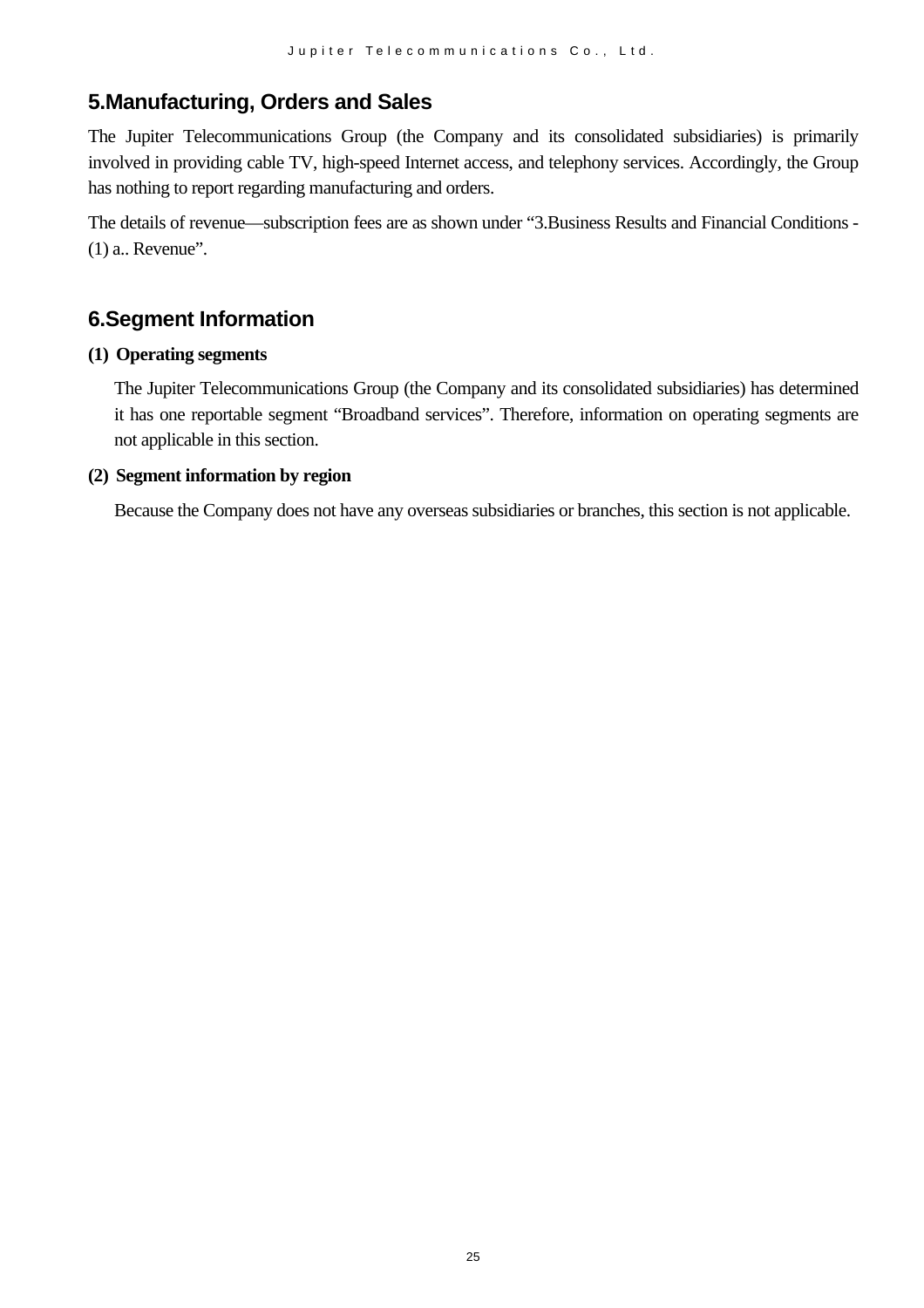(Translation from Japanese disclosure to JASDAQ)

July 28, 2006

# **[JAPANESE GAAP]**

# **Semi-annual Financial Results Release**

For the Six Months Ended June 30, 2006

# **Jupiter Telecommunications Co., Ltd.**(**Parent Company Only**)

Company code number: 4817 (URL [http://www.jcom.co.jp/\)](http://www.jcomxxxxxxxxx.co.jp/) Shares traded: JASDAQ

Location of headquarters: Tokyo

Executive position of legal representative: Tomoyuki Moriizumi, Chief Executive Officer

Please address all communications to:

Koji Kobayashi, IR Department Phone: +81-3-6765-8157 E-Mail: [KobayashiKo@jupiter.jcom.co.jp](mailto:KobayashiKo@jupiter.jcom.co.jp) Toshiyuki Yamamoto General Accounting Phone: +81-3-6765-8180 E-Mail: YamamotoT@jupiter.jcom.co.jp Date of Board of Directors'meeting for approval of interim financial results: July 28, 2006

Number of shares in unit share system: No

Name of parent companies (Percentage of voting rights held in the Company)

LGI/Sumisho Super Media, LLC (62.64%\*)

Liberty Global, Inc. (Listed on the NASDAQ) (62.64%)

*\*Percentage of shareholdings in LGI/Sumisho Super Media, LLC is 58.66% for Liberty Global Inc. and 41.34% for Sumitomo Corporation*

# **1. Operating results (From January 1, 2006 to June 30, 2006)**

| (1) | <b>Financial results</b> |                   |      | (In millions of yen, with fractional amounts rounded) |   |                   |        |  |
|-----|--------------------------|-------------------|------|-------------------------------------------------------|---|-------------------|--------|--|
|     |                          | Revenue           |      | Operating income                                      |   | Ordinary income   |        |  |
|     |                          | (Millions of yen) | %    | (Millions of yen)                                     | % | (Millions of yen) | %      |  |
|     | June 30, 2006            | 47,255            | 37.0 | 508                                                   |   | 2,334             |        |  |
|     | June 30, 2005            | 34.503            | 15.4 | (499)                                                 |   | 137               | (85.6) |  |
|     | December 31, 2005        | 75,002            |      | 1,264                                                 |   | 2,109             |        |  |

|                   | Net income                | Net income per share |
|-------------------|---------------------------|----------------------|
|                   | $\%$<br>(Millions of yen) | (yen)                |
| June 30, 2006     | 2,210                     | 347.23               |
| June 30, 2005     | (1,594)                   | (274.78)             |
| December 31, 2005 | (2,141)                   | (352.11)             |

 *(notes)*

*1. Average number of outstanding shares during term:*

*June 2006 interim term: 6,365,193 shares June 2005 interim term: 5,801,009 shares December 2005 term: 6,081,511 shares* 

*2. Changes in accounting methods: None*

*3. The percentages shown next to revenue, operating income, income before income taxes and net income represent year-on-year changes.*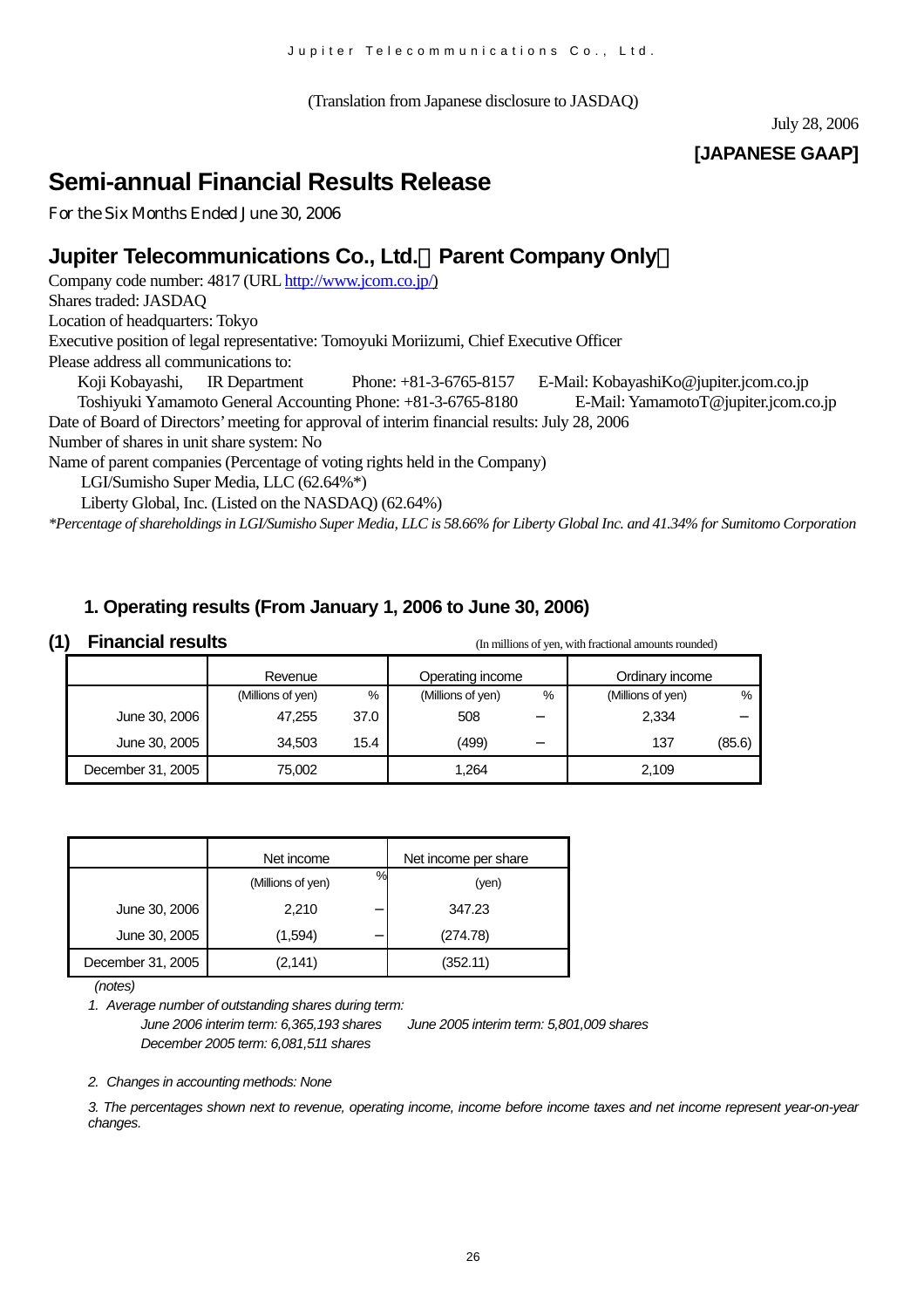**(2)Financial position** (In millions of yen, with fractional amounts rounded)

|                   |                   |                   | Equity capital ratio | <b>Net Assets</b> |
|-------------------|-------------------|-------------------|----------------------|-------------------|
|                   | Total assets      | <b>Net Assets</b> | to total assets      | per share         |
|                   | (Millions of yen) | (Millions of yen) | %                    | (Yen)             |
| June 30, 2006     | 322,032           | 188.027           | 58.4                 | 29,537.89         |
| June 30, 2005     | 197.127           | 185.102           | 93.9                 | 29,133.63         |
| December 31, 2005 | 320,208           | 185,332           | 57.9                 | 29,122.68         |

*(Notes)* 

*Number of outstanding shares at end of term*

*June 2006 interim term: 6,365,629 shares June 2005 interim term: 6,353,534 shares December 2005 term: 6,363,840 shares*

# **2. Forecasts for December 2006 term**

### **(From January 1, 2006 to December 31, 2006)**

We are a multiple system operator, who supports operational systems (managed franchises). We don't disclose our own forecast since we perform our business management based on the consolidated basis under accounting principles generally accepted in the United States of America.

### **3.Dividend Information**

|                                 | Dividend per share<br>(Yen) |
|---------------------------------|-----------------------------|
|                                 | Annual                      |
| December 31, 2005               |                             |
| December 31, 2006<br>(Actual)   |                             |
| December 31, 2006<br>(Forecast) |                             |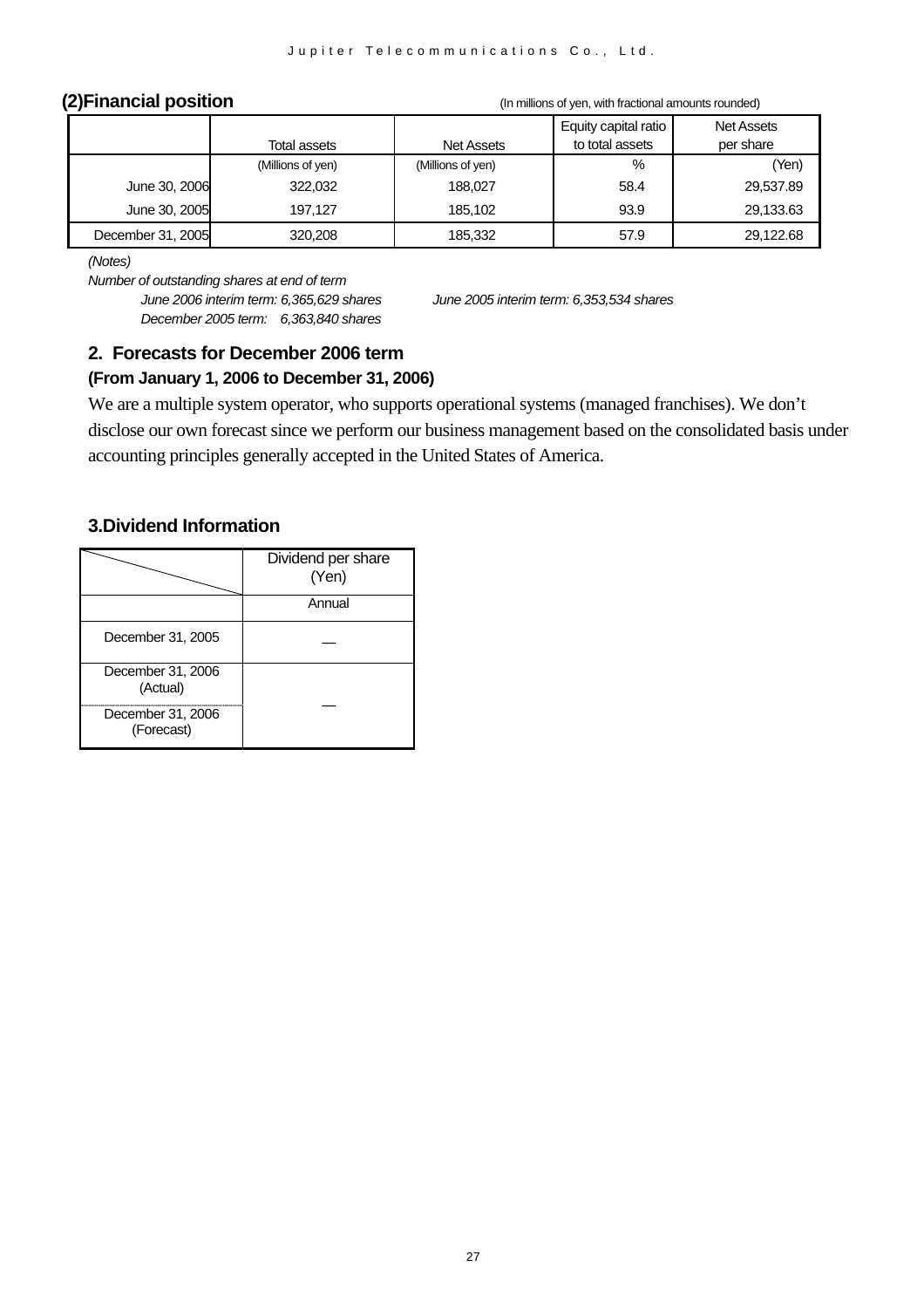#### (Translation from Japanese disclosure to JASDAQ)

### **Semiannual financial Statements**

For the 6 Months Ended June 30, 2006

# **JUPITER TELECOMMUNICATIONS CO., LTD (Parent Company Only-Japanese GAAP) STATEMENTS OF OPERATIONS**

#### **(YEN IN MILLIONS, EXCEPT PER SHARE AMOUNTS)**

| <b>Account</b>                                             | 6 months ended<br>June 30, 2006 | 6 months<br>ended June<br>30, 2005 | Change        |               | 12 months ended<br>Dec 31, 2005 |
|------------------------------------------------------------|---------------------------------|------------------------------------|---------------|---------------|---------------------------------|
|                                                            | Amount                          | Amount                             | Amount        | $($ )         | Amount                          |
| <b>Sales</b>                                               | 47,255                          | 34,503                             | 12,752        | 37.0          | 75,002                          |
| Cost of sales                                              | 40,115                          | 26,439                             | 13,676        | 51.7          | 56,327                          |
| <b>Gross income</b>                                        | 7,140                           | 8,064                              | (924)         | (11.5)        | 18,675                          |
| Selling, general & administrative expenses                 | 6,632                           | 8,563                              | (1,931)       | (22.5)        | 17,411                          |
| <b>Operating income (loss)</b>                             | 508                             | (499)                              | 1,007         |               | 1,264                           |
| Non-Operating profit<br>Non-Operating charges              | 2,697<br>871                    | 1,594<br>958                       | 1,103<br>(87) | 69.2<br>(9.1) | 2,586<br>1,741                  |
| <b>Ordinary income</b>                                     | 2,334                           | 137                                | 2,197         |               | 2,109                           |
| <b>Extraordinary losses</b>                                | 111                             | 1,720                              | (1,609)       | (93.5)        | 4,228                           |
|                                                            |                                 |                                    |               |               |                                 |
| Net Income (loss) before taxes                             | 2,223                           | (1,583)                            | 3,806         |               | (2, 119)                        |
| Income taxes & inhabitant taxes                            | 13                              | 11                                 | $\mathbf{2}$  | 18.2          | 22                              |
| Net Income (loss) after taxes                              | 2,210                           | (1, 594)                           | 3,804         |               | (2, 141)                        |
|                                                            |                                 |                                    |               |               |                                 |
| Accumulated loss brought forward from<br>the previous term |                                 | (16,025)                           | 16,025        |               | (16,025)                        |
| Accumulated loss as of the term-end                        |                                 | (17,619)                           | 17,619        |               | (18, 166)                       |

z *Percentages are calculated based on amounts before rounded in Change column.*

z *Regarding customer center related expenses*

*The company placed their group customer center under the direct rule of the company and established two additional outbound centers, therefore accordingly, their operational expense became material. In order to recognize operating expenses for customer center as cost of revenue for customer center, the company reclassified customer center related expenses from "selling, general & administrative expenses" to "cost of sales" from this period. As a result, "Gross income" decreased by ¥4,681 million compared to previous presentation, however, there are no influence on "Operating income", "Ordinary income" and "net income before taxes".*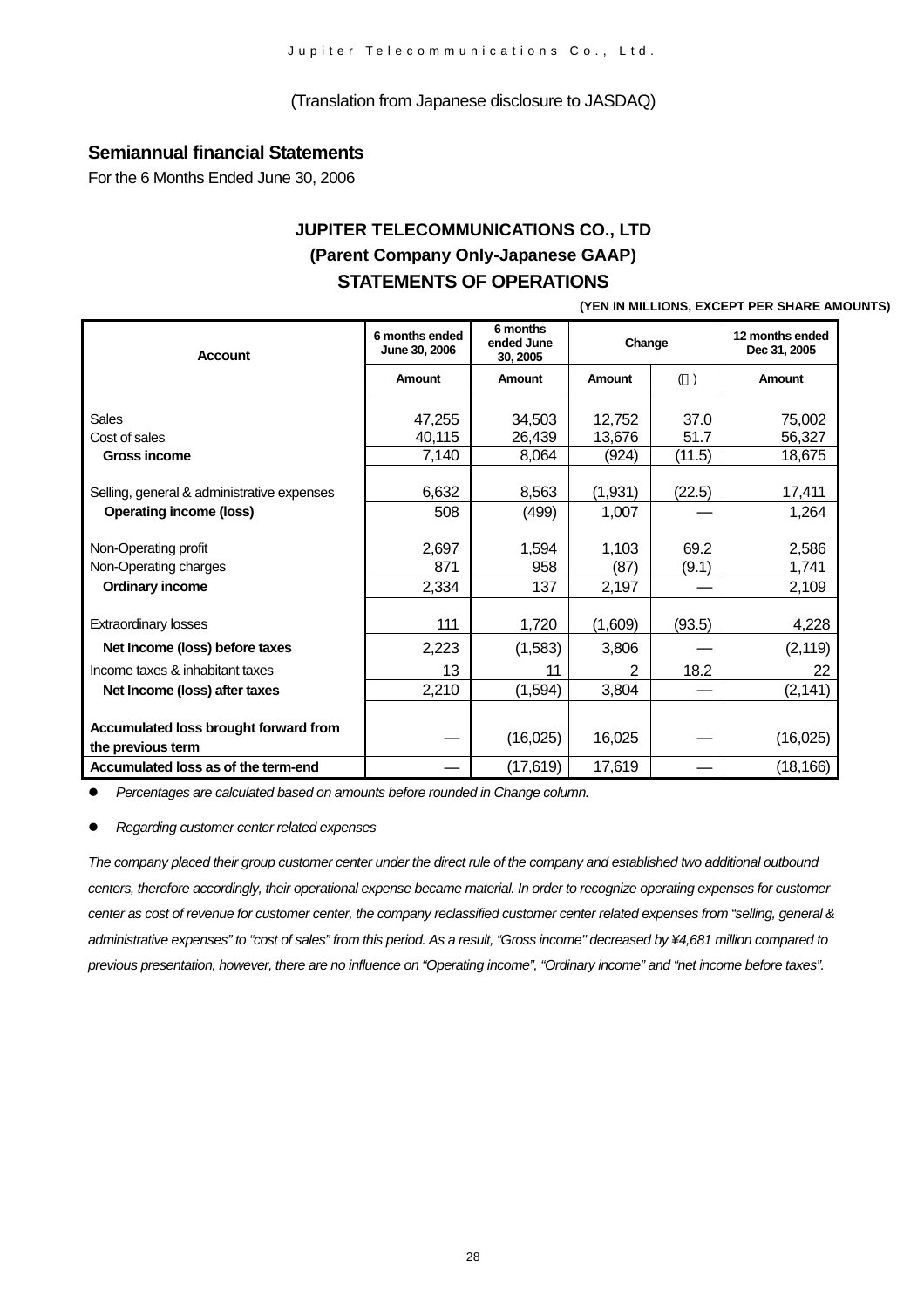# **JUPITER TELECOMMUNICATIONS CO., LTD (Parent Company Only-Japanese GAAP) BALANCE SHEETS**

#### **(YEN IN MILLIONS, EXCEPT PER SHARE AMOUNTS)**

| <b>Account</b>                                | <b>June 30,</b><br>2006 | <b>December</b><br>31, 2005 | Change    | <b>Account</b>                                             | <b>June 30,</b><br>2006 | December<br>31, 2005 | Change       |
|-----------------------------------------------|-------------------------|-----------------------------|-----------|------------------------------------------------------------|-------------------------|----------------------|--------------|
|                                               | Amount                  | Amount                      | Amount    |                                                            | Amount                  | Amount               | Amount       |
| Current assets:                               |                         |                             |           | <b>Current liabilities:</b>                                |                         |                      |              |
| Cash and cash equivalents                     | 14,718                  | 22,268                      | (7,550)   | Accounts payable-Trade                                     | 9,002                   | 8,235                | 767          |
| Accounts receivable-Trade                     | 11,115                  | 11,081                      | 34        | Other current liabilities                                  | 3,134                   | 1,455                | 1,679        |
| Merchandises                                  | 1,654                   | 957                         | 697       | Total current liabilities                                  | 12,136                  | 9,690                | 2,446        |
| Other current assets                          | 16,679                  | 644                         | 16,035    | <b>Fixed liabilities:</b>                                  |                         |                      |              |
| <b>Total current assets</b>                   | 44,166                  | 34,950                      | 9,216     | Long-term debt                                             | 121,600                 | 125,000              | (3,400)      |
| <b>Fixed assets</b>                           |                         |                             |           | Deferred tax liability<br>Other long term liabilities      | 234<br>35               | 186                  | 234<br>(151) |
| Tangible fixed assets                         | 2,587                   | 2,346                       | 241       | <b>Total fixed liabilities</b>                             | 121,869                 | 125,186              | (3,317)      |
| Intangible fixed assets                       | 2,817                   | 2,408                       | 409       | <b>Total Liabilities</b>                                   | 134,005                 | 134,876              | (871)        |
|                                               |                         |                             |           | Paid-in Capital                                            |                         | 114,481              | (114, 481)   |
| Investments to subsidiaries and<br>affiliates | 136,096                 | 155,205                     | (19, 109) | Advance on subscription                                    |                         | 0                    | (0)          |
|                                               |                         |                             |           | Capital surplus:                                           |                         |                      |              |
| Long-term loans to related<br>parties         | 130,500                 | 120,000                     | 10,500    | Additional paid-in capital                                 |                         | 89,017               | (89,017)     |
| Other assets                                  | 5,527                   | 4,834                       | 693       | Retained earnings:<br><b>Accumulated losses</b>            |                         | (18, 166)            | 18,166       |
| Total investments and other<br>assets         | 272,123                 | 280,039                     | (7,916)   | Treasury stock                                             |                         | (0)                  | 0            |
| <b>Total fixed assets</b>                     | 277,527                 | 284,793                     | (7,266)   | <b>Total Stockholder's equity</b>                          |                         | 185,332              | (185, 332)   |
| Deferred charges                              | 339                     | 465                         | (126)     | <b>Total Liabilities &amp;</b><br>Stockholders' equity     |                         | 320,208              | (320, 208)   |
|                                               |                         |                             |           | Stockholders' equity<br>Common stock                       | 114,553                 |                      | 114,553      |
|                                               |                         |                             |           | Capital surplus:                                           |                         |                      |              |
|                                               |                         |                             |           | Capital reserve                                            | 28,692                  |                      | 28,692       |
|                                               |                         |                             |           | Additional paid-in capital                                 | 42,230                  |                      | 42,230       |
|                                               |                         |                             |           | <b>Total Capital Surplus</b>                               | 70,922                  |                      | 70,922       |
|                                               |                         |                             |           | Accumulated profit<br>Retained earnings carried<br>forward | 2,210                   |                      | 2,210        |
|                                               |                         |                             |           | Total retained earnings                                    | 2,210                   |                      | 2,210        |
|                                               |                         |                             |           | Treasury stock                                             | (0)                     |                      | (0)          |
|                                               |                         |                             |           |                                                            |                         |                      |              |
|                                               |                         |                             |           | <b>Total Stockholder's equity</b>                          | 187,685                 |                      | 187,685      |
|                                               |                         |                             |           | Revaluation surplus                                        |                         |                      |              |
|                                               |                         |                             |           | Deferred hedge gain (loss)                                 | 342                     |                      | 342          |
|                                               |                         |                             |           | <b>Total Net Assets</b>                                    | 188,027                 |                      | 188,027      |
| <b>Total Assets</b>                           | 322,032                 | 320,208                     | 1,824     | <b>Total Liabilities &amp;</b><br><b>Net Assets</b>        | 322,032                 |                      | 322,032      |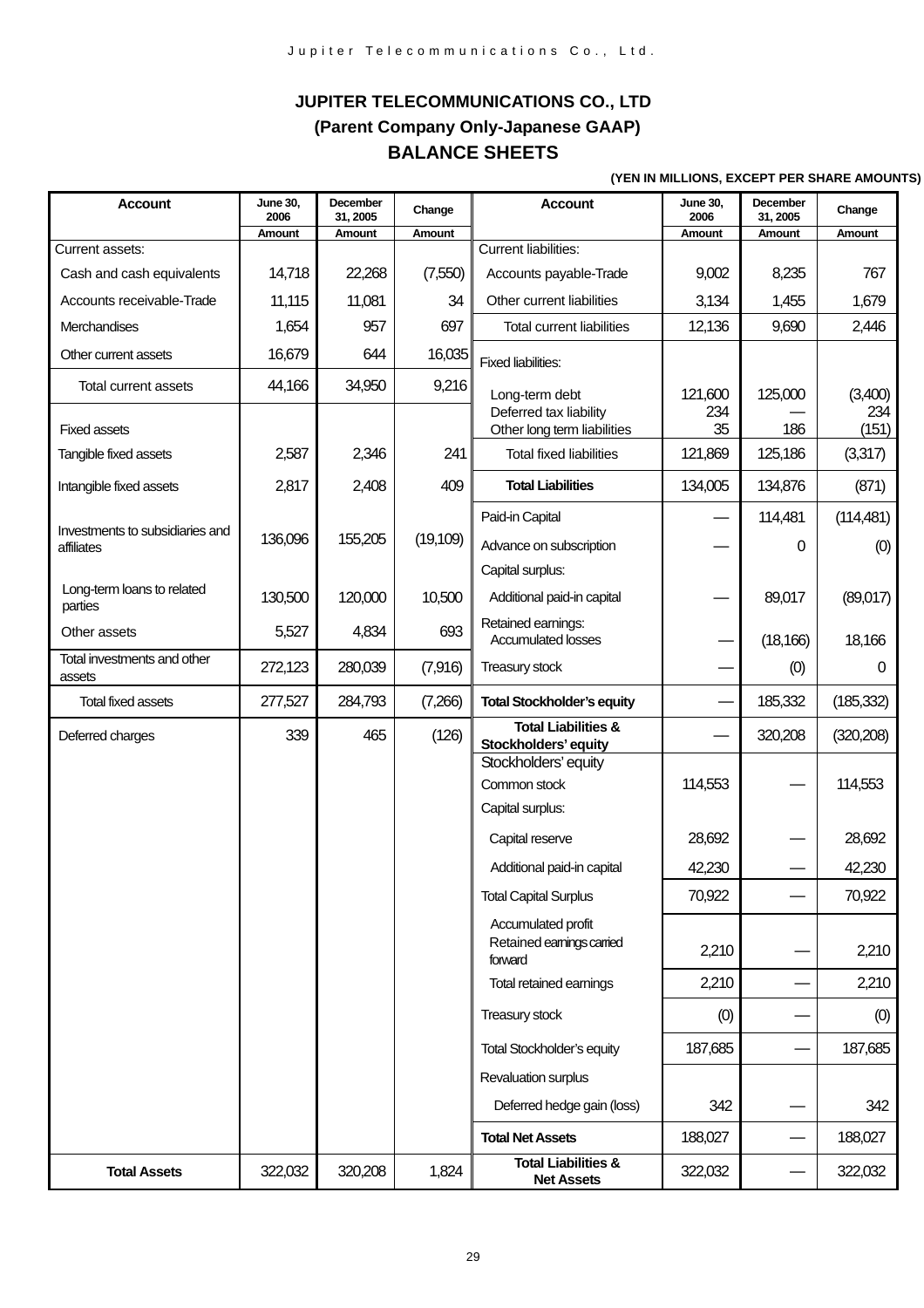# **(Note)**

|                                       | 1 Accumulated depreciation of Tangible fixed assets | June 30, 2006<br>¥642 million  | December 31, 2005<br>¥513 million |                    |
|---------------------------------------|-----------------------------------------------------|--------------------------------|-----------------------------------|--------------------|
| 2 Guarantee liabilities for bank loan |                                                     | ¥28,704 million                | ¥30.602million                    |                    |
| 3 Increase of capital stock           |                                                     |                                |                                   |                    |
| <b>Issuance of new stock</b>          |                                                     |                                |                                   |                    |
| Type of Issue                         | In number of<br>outstanding shares                  | Total amount<br>at issue price | Amount received                   | Amount capitalized |
| Exercise of stock option              | 1,789 Share                                         | ¥143 million                   | ¥143 million                      | ¥72 million        |
|                                       |                                                     |                                |                                   |                    |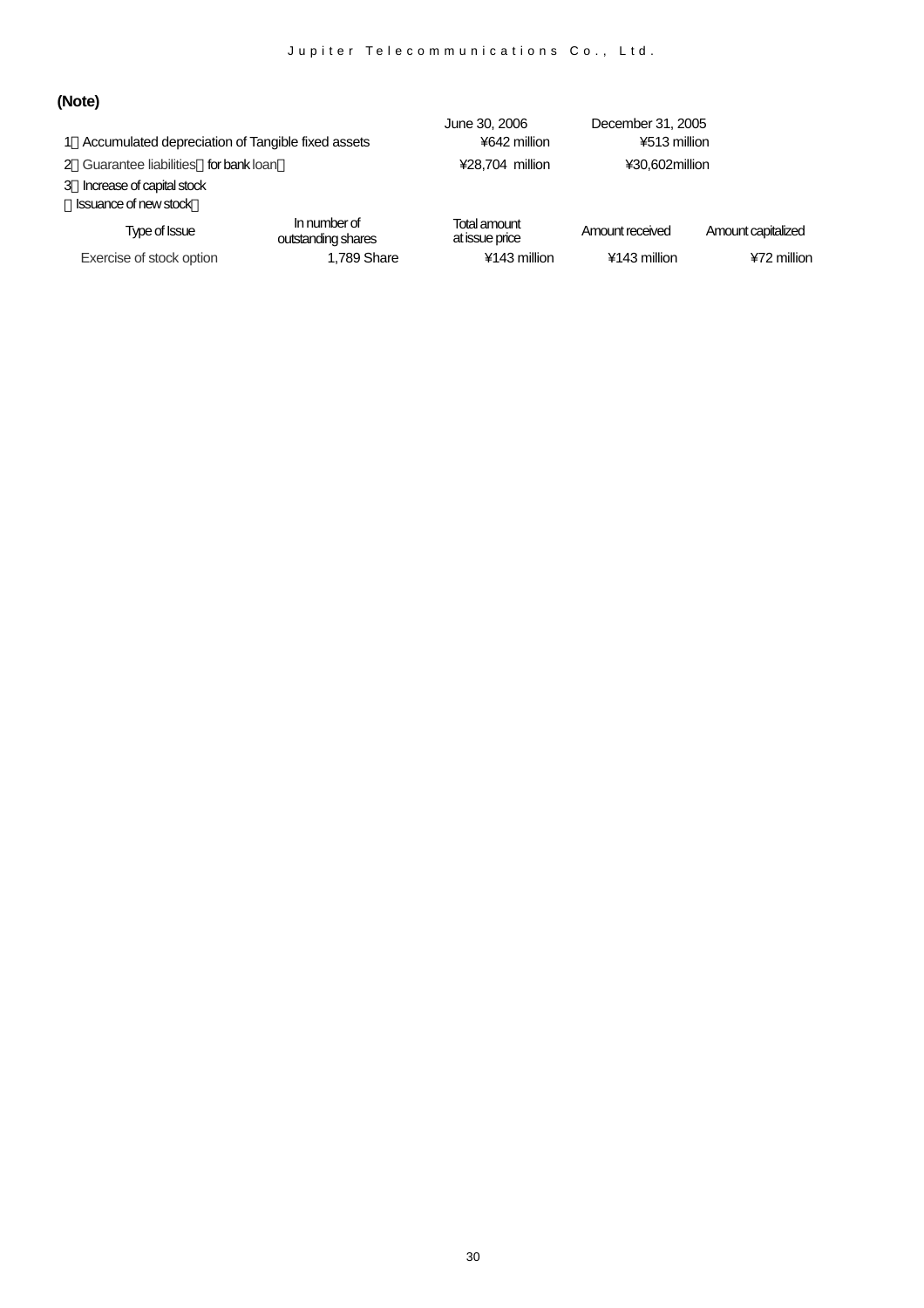#### **Statement of stockholders' equity**

For the 6 month ended June 30, 2006

#### ( **Yen in millions**)

|                                                           | Stockholders' equity |                        |                 |                      |                                      |                       |                   |                                  |
|-----------------------------------------------------------|----------------------|------------------------|-----------------|----------------------|--------------------------------------|-----------------------|-------------------|----------------------------------|
|                                                           |                      | <b>Capital Surplus</b> |                 |                      | <b>Retained Earnings</b>             |                       |                   |                                  |
|                                                           | Common<br>stock      | Capital reserve        | Additional      | <b>Total capital</b> | Accumulated profit                   | <b>Total retained</b> | Treasury<br>stock | Total<br>Stockholders'<br>equity |
|                                                           |                      |                        | paid-in capital | surplus              | Retained earnings<br>carried forward | eamings               |                   |                                  |
| Balance at December 31, 2005                              | 114,481              | 89,017                 |                 | 89,017               | (18, 166)                            | (18, 166)             | (0)               | 185,332                          |
| Movement for this period                                  |                      |                        |                 |                      |                                      |                       |                   |                                  |
| Covering of deficit due to<br>decrease of capital reserve |                      | (60, 396)              | 42,230          | (18, 166)            | 18,166                               | 18,166                |                   |                                  |
| Net income                                                |                      |                        |                 |                      | 2,210                                | 2,210                 |                   | 2,210                            |
| <b>Treasury stock</b>                                     |                      |                        |                 |                      |                                      |                       | (0)               | (0)                              |
| Stock option exercise                                     | 72                   | 71                     |                 | 71                   |                                      |                       |                   | 143                              |
| Movement by recognition of<br>hedge gain (loss)           |                      |                        |                 |                      |                                      |                       |                   |                                  |
| Total movement                                            | 72                   | (60, 325)              | 42,230          | (18,094)             | 20,376                               | 20,376                | (0)               | 2,353                            |
| Balance at June 30, 2006                                  | 114,553              | 28,692                 | 42,230          | 70,922               | 2,210                                | 2,210                 | (0)               | 187,685                          |

|                                                           | <b>Revaluation surplus</b>    |                                     |                  |
|-----------------------------------------------------------|-------------------------------|-------------------------------------|------------------|
|                                                           | Deferred hedge<br>gain (loss) | <b>Total revaluation</b><br>surplus | Total Net assets |
| Balance at December 31, 2005                              |                               |                                     | 185,332          |
| Movement for this period                                  |                               |                                     |                  |
| Covering of deficit due to<br>decrease of capital reserve |                               |                                     |                  |
| Net income                                                |                               |                                     | 2,210            |
| <b>Treasury stock</b>                                     |                               |                                     | (0)              |
| Stock option exercise                                     |                               |                                     | 143              |
| Movement by recognition of<br>hedge gain (loss)           | 342                           | 342                                 | 342              |
| <b>Total movement</b>                                     | 342                           | 342                                 | 2,695            |
| Balance at June 30, 2006                                  | 342                           | 342                                 | 188,027          |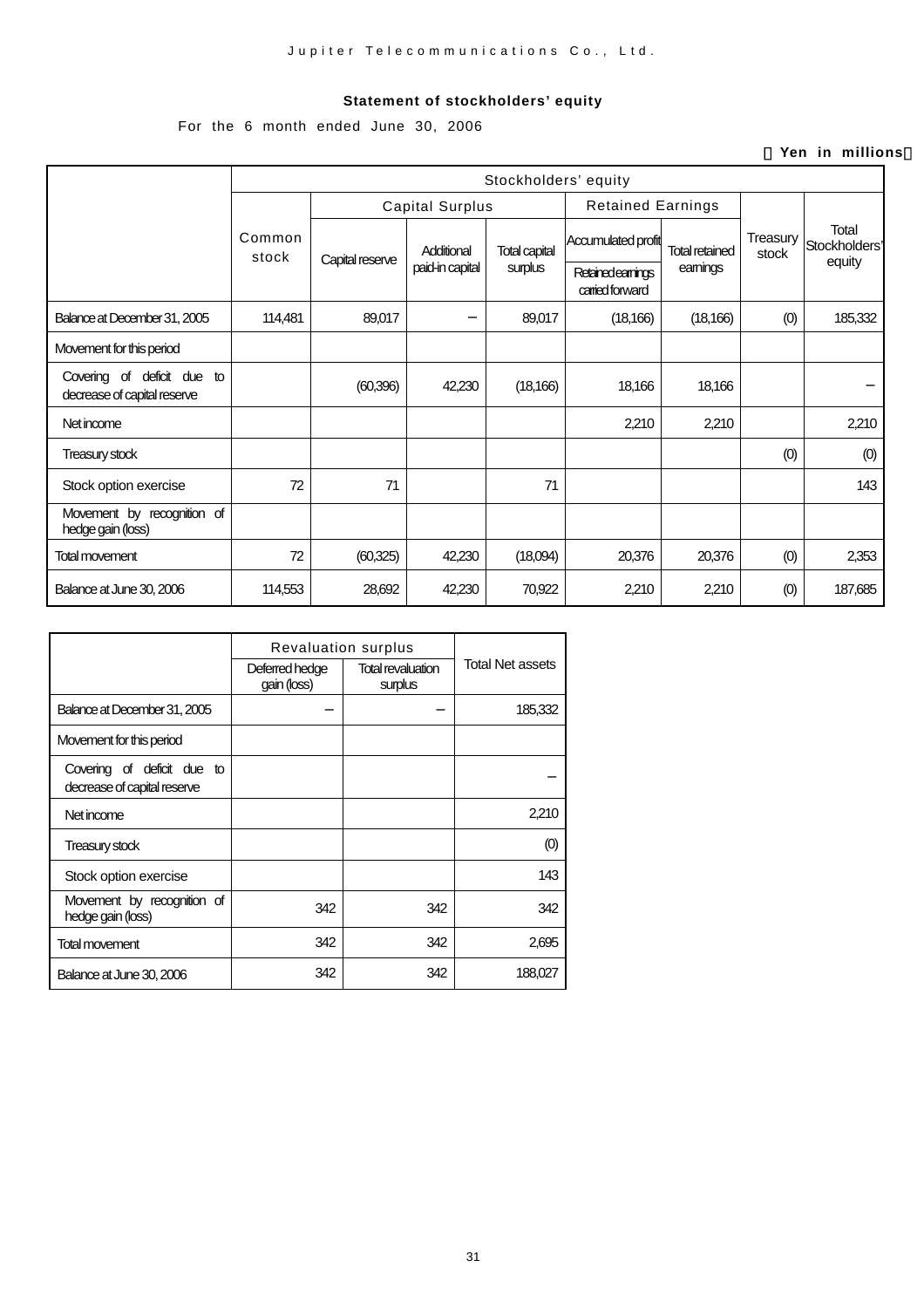#### **Significant Accounting Policies**

1. Securities Valuation Method

Investments to subsidiaries Acquisition cost by the moving average method Other investments Non-marketable Securities Acquisition cost by the moving average method

2. Inventory Valuation

Lower of cost or market by the moving average method

#### 3. Depreciation Method of Tangible Fixed Assets

The straight-line method is applied.

| Buildings               | 15 $-50$ years |
|-------------------------|----------------|
| Other structures        | 10 $-60$ years |
| Machinery and equipment | 4–15 years     |

- 4. Amortization Method of Intangible Fixed Assets
	- Straight-line method

With regard to software for in-house use, straight-line method over estimated in-house useful life (5 years).

#### 5. Long term Prepaid Expenses

Amortized using straight-line method.

- 6. Deferred Charges
	- Stock Issue Charges

Amortized equally based on previous Enforcement Regulation of Commercial Code.

#### 7. Allowance and Reserve

(1) Allowance for Bad debts

Calculate based on historical bad debt ratio approach for general receivables and on debtor's financial evaluation approach for particular doubtful.

(2) Reserve for Retiring Benefits for directors

The Company recorded reserve for retiring benefits for directors at estimated amount required to make payment based on the internal regulations as of term-end, however at the board of directors meeting on February 27, 2006, it was decided that the company would discontinue the retiring benefits for directors upon approval at shareholders' meeting held in March 2006. Accordingly, the Company reversed the entire amount of reserve for retiring benefits for directors for the six month ended June 30, 2006.

- 8. Important foreign exchange hedge method
	- (1) Hedge accounting method

Deferred hedge method is applied. Allotment method is used.

(2) Measure and object for hedge

Hedge measure: Foreign exchange reserve, and interest swap

Object for hedge: Account receivables and payables in foreign currency, and interest of debt loans with variable

interest rate

(3) Hedge policy

The Company tries to minimize the risks of foreign exchange fluctuations of account receivables and payables in foreign currency as well as the risks of fluctuations of interest rate for debt loans based on the Company's internal regulations.

(4) Valuation of hedge

Valuation is done comparing reserved rates and actual rates at closing dates and settlement dates. With regard to interest swap, valuation is done by the interest risk as object for hedge being diminished.

9. Lease transaction

Except for finance lease where ownership is expected to transfer to the lessee, the accounting method for lease transactions in conformance with accounting policy of general lease transaction is applied.

10. Consumption Taxes

Consumption taxes are excluded from income and expenses in Statement of Operations, and net of payables / receivables of Consumption Taxes are recorded in Balance Sheet.